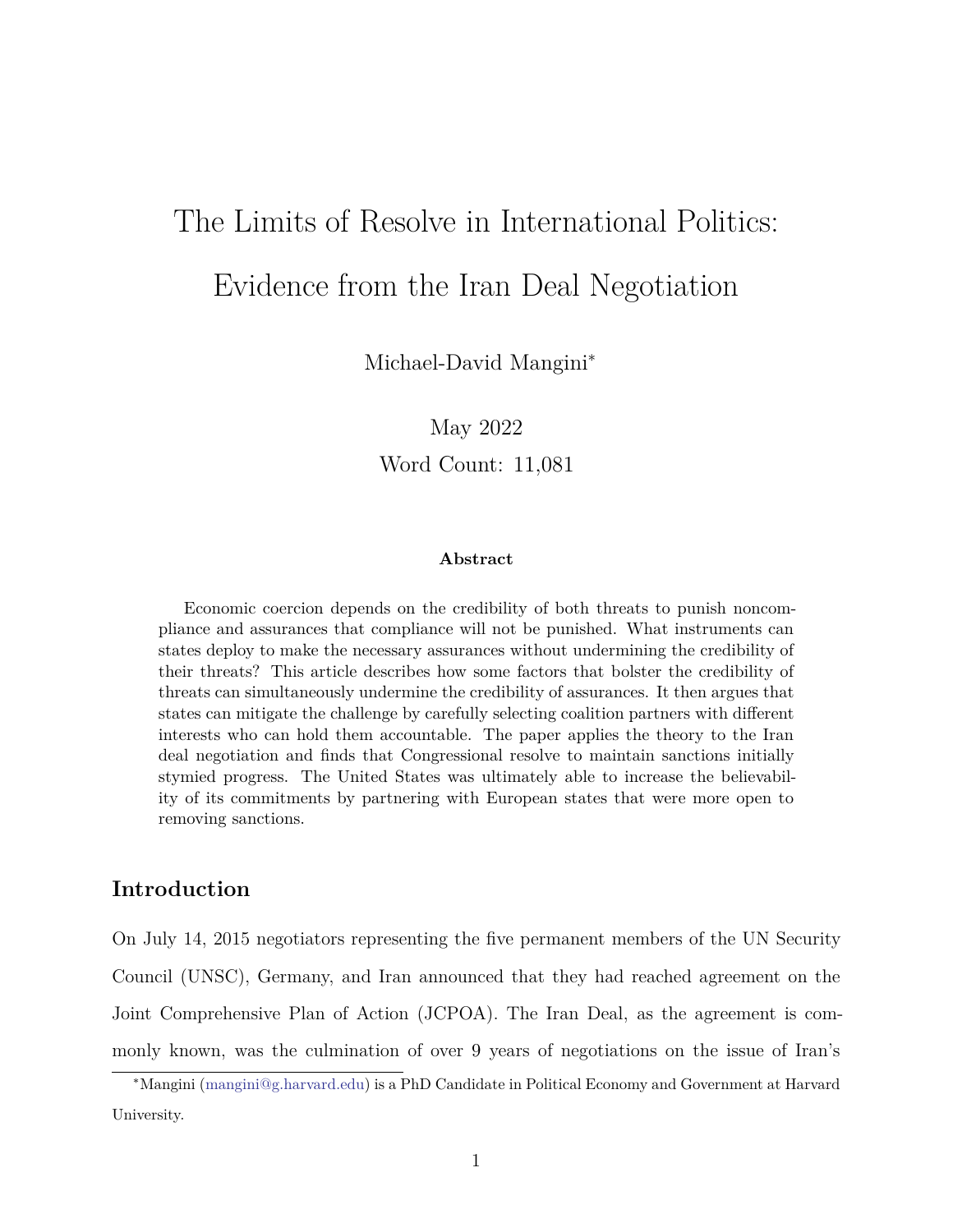nuclear program. The terms of the agreement are complicated but the central premise is simple: Iran agreed to halt its nuclear program and open the country to inspections from the independent International Atomic Energy Agency (IAEA) while the P5+1 (the five permanent UNSC members plus Germany) agreed to lift sanctions on Iran. Exchanges such as this create incentives to defect from the agreement for both sides. From the perspective of the sanctioning coalition, these incentives come in two varieties: 1) a temptation to continue trading if the target is intransigent and 2) a temptation to continue sanctions if the target is compliant. In the case of the Iran deal, the P5+1 needed to convince Iran that ending their nuclear program would be rewarded with sanctions relief while also credibly threatening continued sanctions if the program continued. What instruments can states deploy to make credible promises without undermining the credibility of their threats?

In this paper I propose a theory describing how the credibility of threats and assurances interact. The theory makes two main contributions to the literature. First, the theory explains the role of coercive assurances in diplomacy, focusing especially on economic sanctions, and why some states have difficulty making them credibly. Although the literature has emphasized the importance of resolve to bear costs during crisis bargaining, the theory of coerceive assurances demonstrates that resolve can sometimes be counterproductive. In particular, some actions intended to signal the credibility of coercive threats can undermine the credibility of coercive assurances and therefore reduce bargaining leverage. Second, the theory explains how states can bolster the credibility of coercive assurances by issuing them in cooperation with other carefully chosen states as part of a coalition. This section contributes to the literature by explaining how coalitions can sometimes exert more than the sum of their bargaining power. By holding each other accountable to their threats and assurances, coalitions composed of partners with different interests can collectively make credible commitments that individual members could not.

A careful study of the Iran Deal negotiation reveals that the US could only credibly commit to reducing sanctions on Iran as part of a coalition with the EU. Although the lit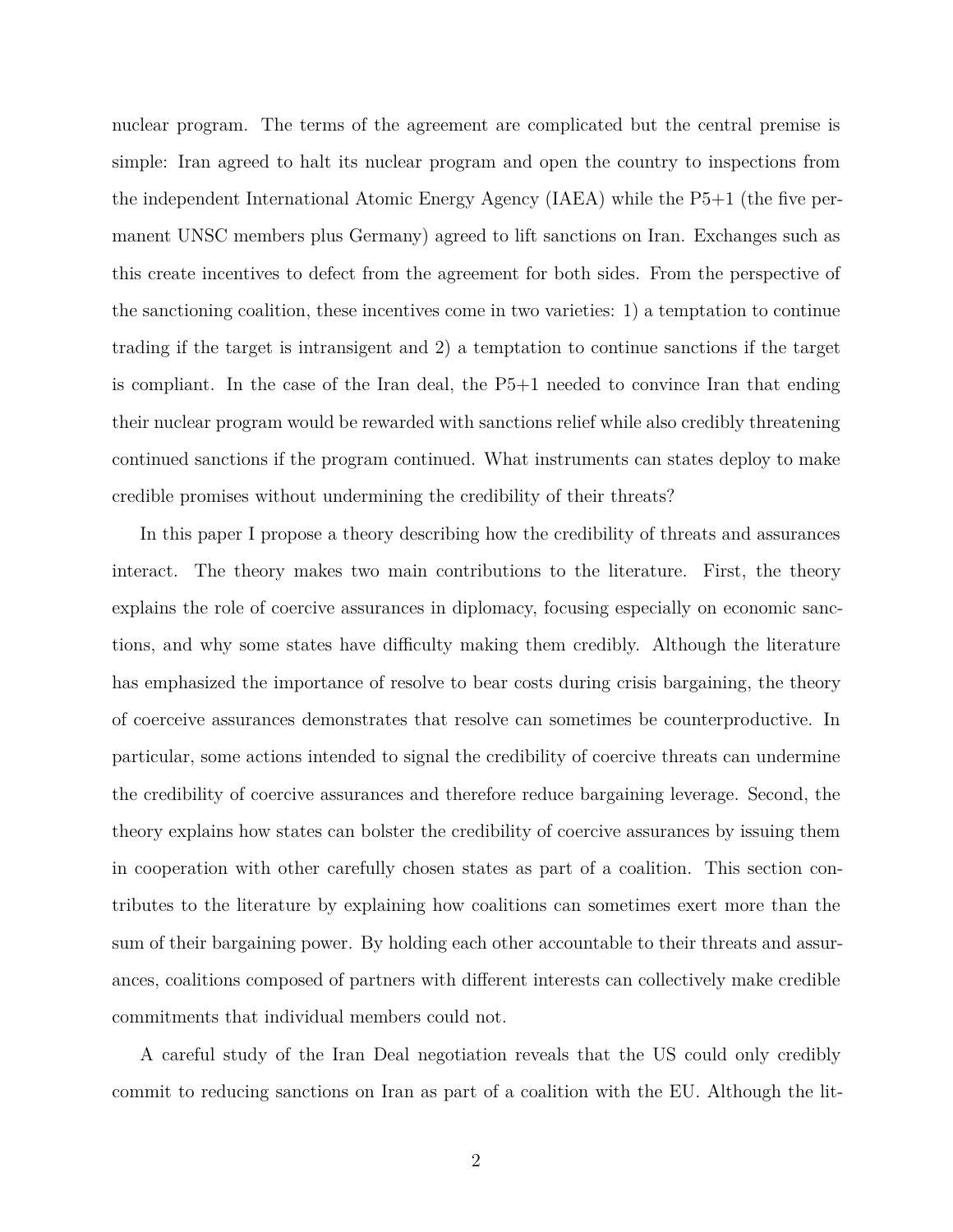erature emphasizes insufficient resolve to bear the costs of sanctions as the chief obstacle to successful bargaining, there is ample evidence that the US had no difficulty demonstrating the seriousness of its threats. In fact, the United States was constrained to apply an aggressive sanctions program whether or not Iran pursued a nuclear program due to its strategic interests in the Middle East and its history with Iran. The problem was that the US was so committed to keeping the sanctions in place it could not credibly commit to lifting sanctions if Iran really did terminate its nuclear program. In stark contrast to the US, the EU was only able to begin serious sanctions on Iran after overcoming objections from businesses that had meaningful commercial interests in the Islamic Republic. It was possible for the EU to guarantee its sanctions would be removed if Iran ended its nuclear program because its own firms would demand their termination. Although the EU's economic ties to Iran made sanctions more costly, it was precisely these costs which enabled it to credibly commit to removing sanctions when necessary to make the deal.

Why might a sanctioning state persist at applying costly sanctions any longer than necessary? The US would surely gain economically from reducing its sanctions if Iran ended its nuclear program. In general, there is always an economic incentive to terminate costly sanctions as soon as possible. Yet there are at least three potential challenges to the credibility of promises of sanctions relief. First, some punishments that have clear economic costs also have political benefits. Sanctions can have political inertia if domestic firms threatened by import competition choose to resist the end of sanctions even if the target complies. Second, actions taken by the sender to signal their resolve to impose sanctions can create obstacles to their future removal. For example, codifying the sanctions in law could increase the certainty of their enforcement by insulating them from transient political whims, but this also means the sanctions cannot be removed without a legislative majority. Finally, the target may be unsure if the sender is sanctioning in good faith. For example, some sender states could be using sanctions as a pretense to raise protective tariffs, in which case the sender would most likely respond to increased compliance with ever more onerous demands. These obstacles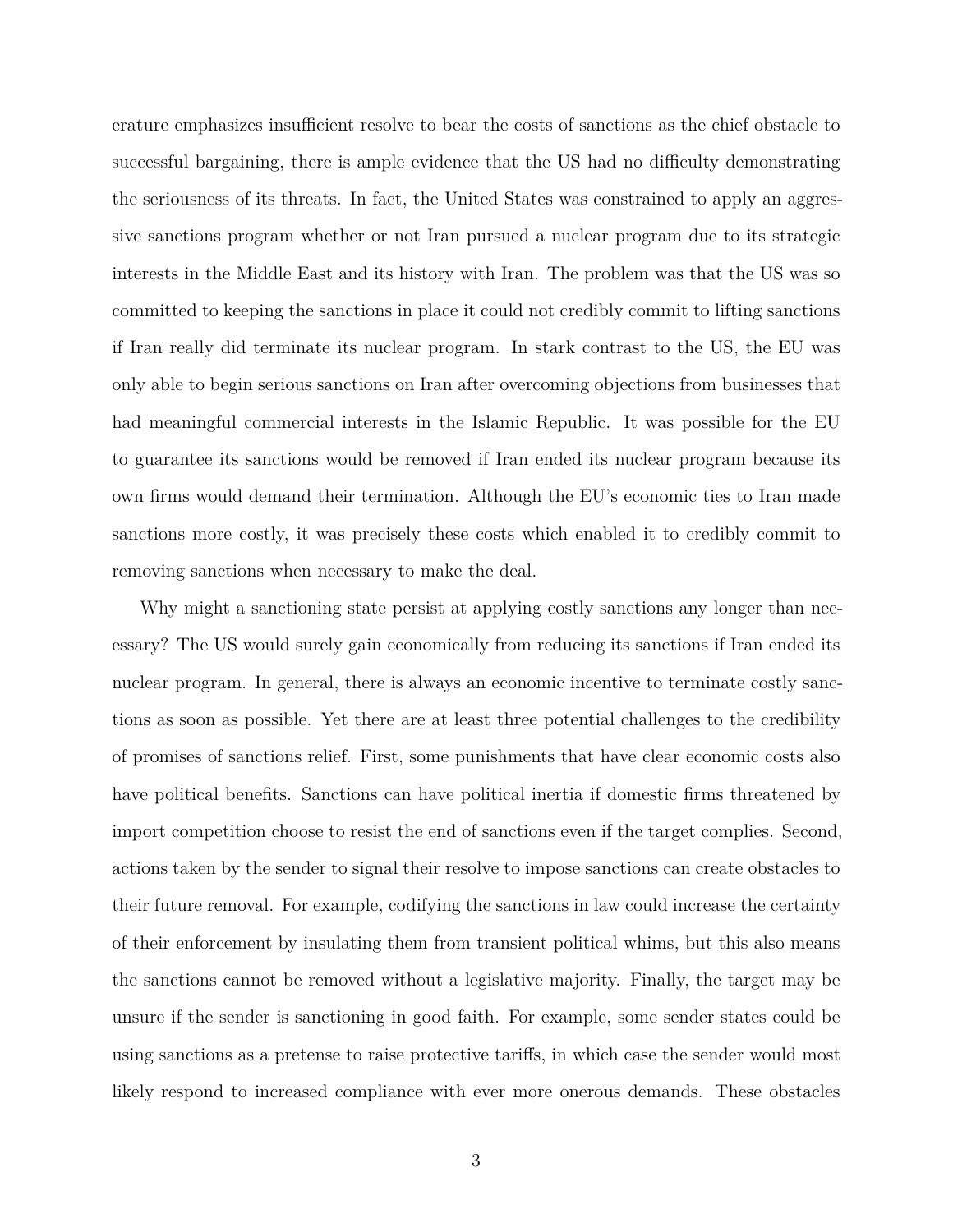played a role in the course of the negotiation.

The Iran Deal negotiation demonstrates how coalitions can sometimes make credible commitments which could not have been made by the partners individually. There are at least two mechanisms at work. If a coalition partner fails to remove sanctions when the target becomes compliant, but the rest of the coalition follows through on the commitment, the target still benefits. The target's reward for compliance is amplified because sanctions are more effective when implemented by a coalition. Second, the target can infer the sincerity of a particular sender state from other sender states' willingness to join it in coalition. In the Iran Deal negotiation, the EU provided a guarantee that Iran could benefit economically from ending its nuclear program, and the US was able to promise not to interfere with EU business in Iran using secondary sanctions.

Ultimately, an analysis of the Iran Deal negotiation reveals that stronger resolve to sustain the costs of sanctions does not always translate directly into superior outcomes. In fact, excessive demonstrations of resolve can hinder the negotiation process if they lead the target to believe that the sanctions can never be removed. Successful coercive diplomacy requires the sender to be capable of changing policy in response to the target's behavior even if it means upsetting an existing political equilibrium. Not all states can achieve this balance effectively in all circumstances. Over a period of decades the US interest groups that opposed Iran had successfully codified the sanctions in laws that could not be changed without Congressional action, making it very difficult for the US to remove sanctions under any circumstances. The EU's institutions gave it the legislative authority to change sanctions policy more freely, making it more effective during the negotiation.

### **Theory: The Two Faces of Resolve**

#### **The Concept of Coercive Assurance**

Successful economic coercion requires a sender state to make a double credible commitment. First, the sender state must credibly commit to punishment if the target's behavior is not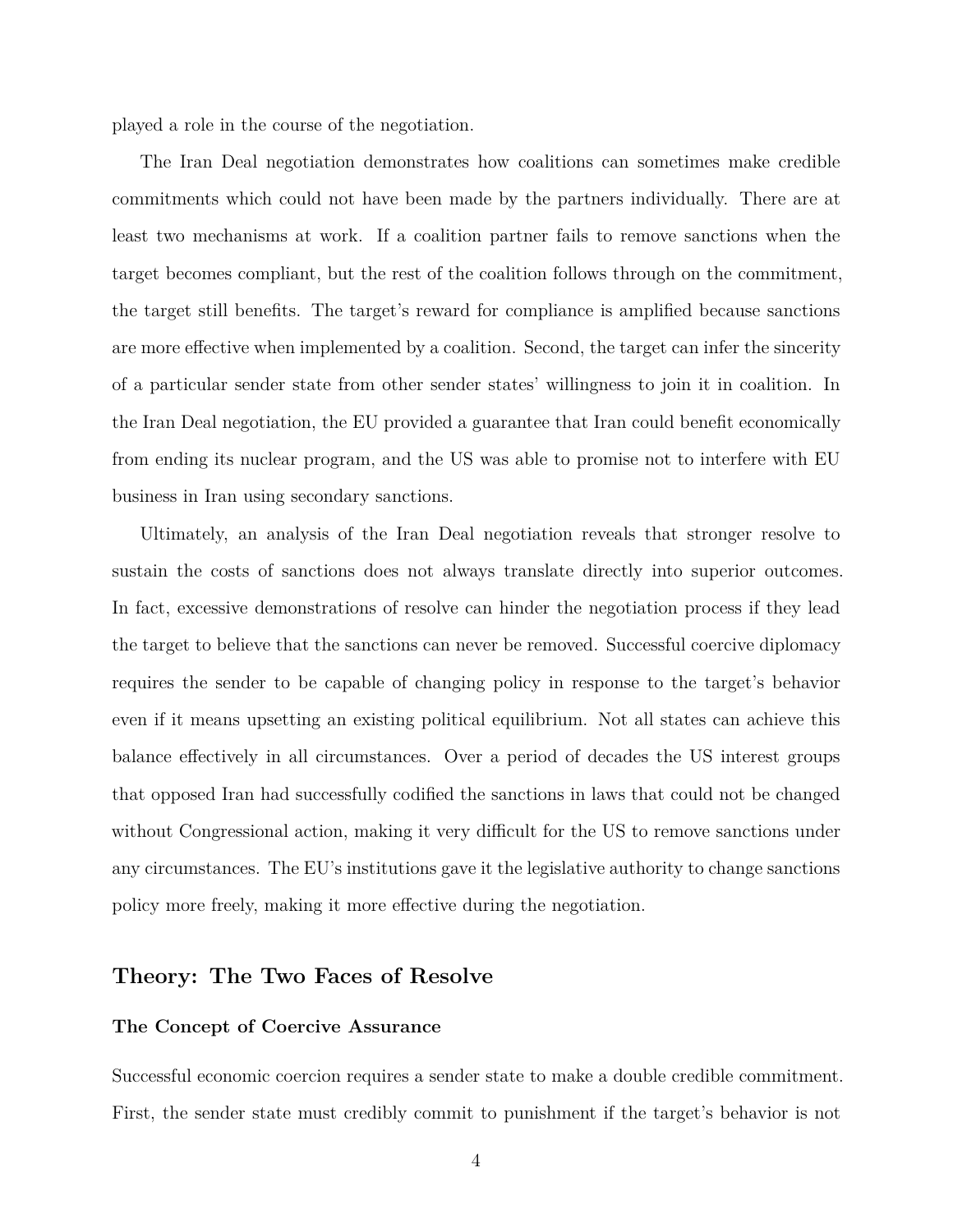favorable. Second, but no less importantly, the sender state must credibly commit to refraining from punishment if the target's behavior is acceptable. Both commitments are necessary to influence the target's behavior. The essential importance of the two commitment problems to coercive diplomacy has been noted before. The earliest discussion of the double commitment problem known to this author appears in Schelling ([1966](#page-35-0)) during a discussion of deterrent and compellent threats:

The need for assurances – not just verbal but fully credible – emerges clearly as part of "deterrance" in discussions of surprise attack and "preemptive war." An enemy belief that we are about to attack anyway, not after he does but possibly before, merely raises his incentive to do what we wanted to deter and to do it even more quickly. (Schelling 2008, 75)

Although he uses different language because he is discussing violence instead of economic conflict, Schelling clearly articulates the two commitment problems.<sup>[1](#page-4-0)</sup> Furthermore, Schelling also acknowledges that establishing credibility of one commitment does not automatically confer credibility to the other. Although Schelling anticipated the double commitment problem, his work does not fully explore how the credibility of the two types of commitments interact.

Although Schelling's passage anticipates the problem studied in this article, the literature has focused on a different meaning of the threat/assurance nexus: the attempt to persuade another state of its benign intentions (Hoffman [2002;](#page-34-0) Keohane [2003;](#page-34-1) Rathbun [2009;](#page-35-1) Kydd [2018](#page-34-2)). The second usage appears to originate with Jervis [\(1978\)](#page-34-3) in a discussion of how states can maximize the chances of cooperation under the security dilemma (page 180). For Jervis,

<span id="page-4-0"></span><sup>1</sup>Deterrent and compellent threats are differentiated in this passage because Schelling argues that assurances are easier to make credible in the case of deterrence. In the context of deterrence, where the sender threatens punishment if the target takes an action, the sender need only maintain the status quo if the target backs down. However, in the case of compellence, where the sender threatens punishment unless the target takes an action, the sender usually must credibly commit to withdrawing the punishment if the target does indeed comply. This is one of several reasons that Schelling gives when concluding that compellence is more difficult than deterrence. Others, including Jervis [\(1979](#page-34-4)), are skeptical of the finding.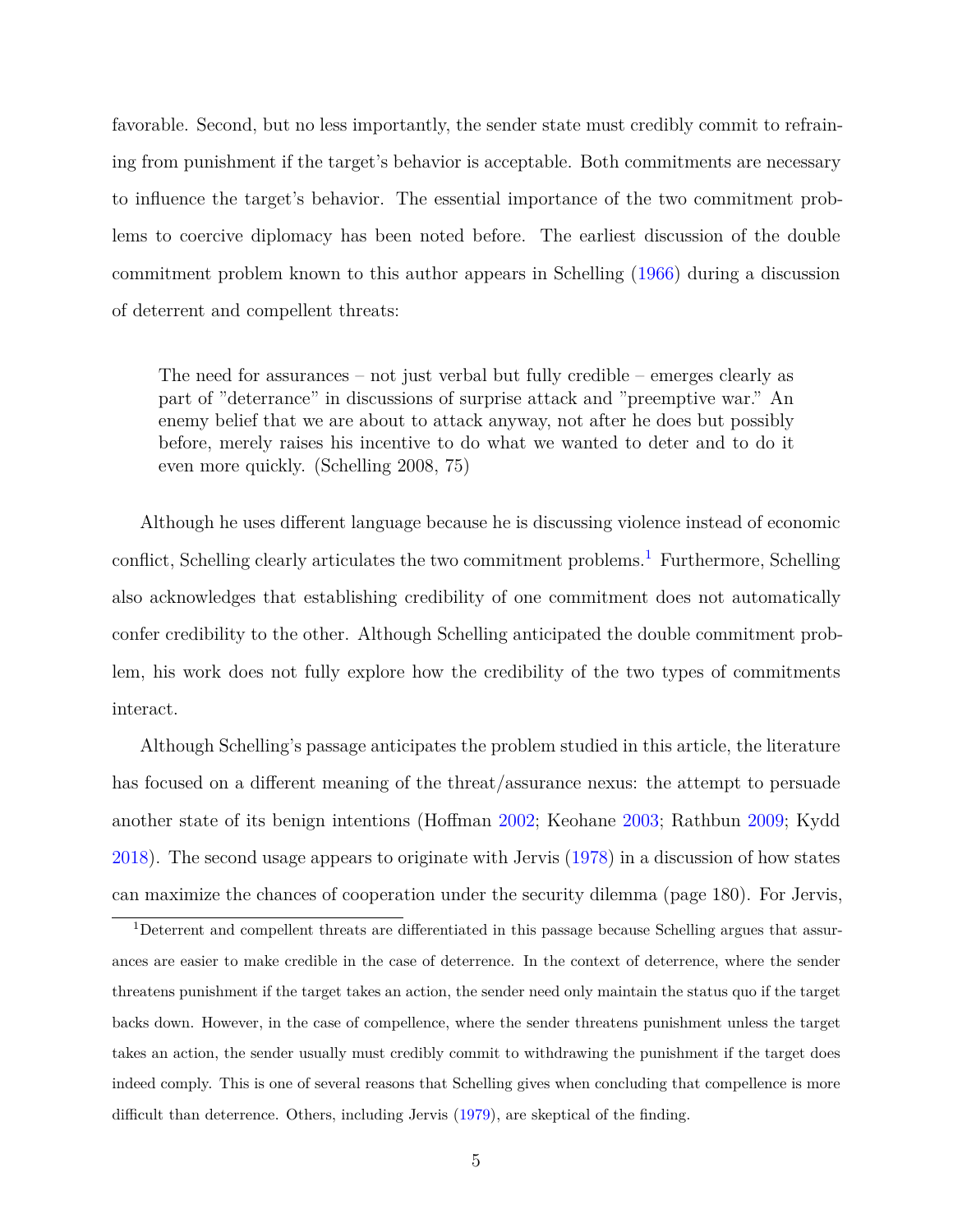assurance is the attempt of a cooperative state to persuade a foreign state of its benign intentions. By contrast, Schelling's concept of assurance is the guarantee of a coercive state that a foreign state will not be harmed as long as its behavior is deemed acceptable. While Jervis's concept is meaningful – as he discusses, a state making large military investments must assure others of their defensive purpose to avoid a conflict – this article studies the Schelling concept of assurance.

The vast majority of the literature on conflict and crisis bargaining has focused on how states establish the credibility of coercive threats. The typical argument is that resolve enhances bargaining power because states can credibly threaten to spurn an agreement only if they are relatively better able to bear the costs of a failed agreement.<sup>[2](#page-5-0)</sup> Thus, the literature has focused on how states can credibly communicate their resolve to endure the costs of delay (Powell [1987](#page-35-2); Morrow [1989,](#page-34-5) [1992](#page-34-6); Morgan [1990;](#page-34-7) Banks [1990;](#page-32-0) Eaton and Engers [1992](#page-33-0), [1999](#page-33-1); Drezner [2003;](#page-33-2) Weeks [2008](#page-36-0); Tarar and Leventoğlu [2009;](#page-36-1) Wolford [2014b](#page-36-2); Debs and Weiss [2016;](#page-32-1) Dafoe, Zwetsloot, and Cebul [2021](#page-32-2)). The upshot of this literature is that states succeed at economic coercion when they can demonstrate they are relatively less dependent on the economic relationship being used as leverage. The argument in this paper highlights an important limitation of the standard logic: some attempts to signal resolve to bear the costs of sanctions operate by raising the costs of removing sanctions. After all, only a state that would suffer only mildly from sanctions would voluntarily make them harder to remove. But raising the costs of removing sanctions can also make it harder to remove sanctions if the target chooses compliance, thus undermining the target's incentives to comply. States can bolster the credibility of both commitments by choosing coalition partners carefully.

Another literature has focused on studying assurances made in cooperative contexts (Stein [1990](#page-35-3); Keohane [2003](#page-34-1); Raustiala and Slaughter [2002](#page-35-4); Knopf [2012\)](#page-34-8). This literature

<span id="page-5-0"></span><sup>2</sup>The logic has been described using a game theoretical model of conflict known as a war of attrition. The idea was originally developed by Maynard Smith [\(1974](#page-34-9)) to study conflict among non-human animals but has since proven useful as a model of bargaining. Examples of its application to political economy include Alesina and Drazen [\(1991](#page-31-0)), Fearon ([1994\)](#page-33-3), Smith ([1996\)](#page-35-5), and Dorussen and Mo [\(2001](#page-33-4)) among others.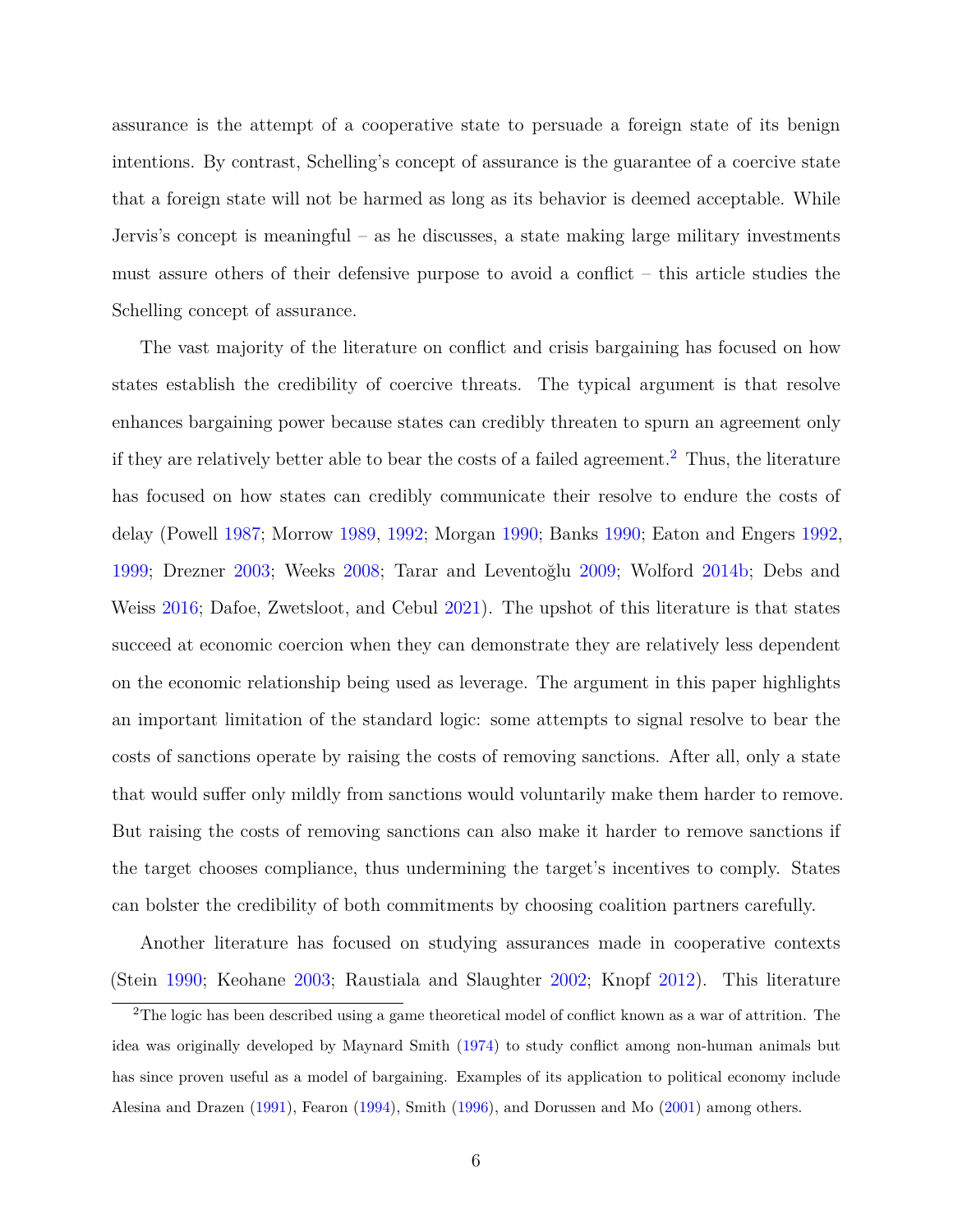has focused on issues of trust, reputation, and the perception of credibility. Although the literature on economic coercion has articulated a clear theory of credible coercive threats (Morrow [1989](#page-34-5); Morgan [1990;](#page-34-7) Powell [2002](#page-35-6); Leventoğlu and Tarar [2008](#page-34-10); Chapman and Wolford [2010](#page-32-3); Fey and Ramsay [2011\)](#page-33-5), the issue of credible coercive assurances has been addressed only indirectly.

There are a few papers that discuss assurances in coercive contexts. Christensen [\(1992\)](#page-32-4) considers whether coalition forces could have convinced Mao Zedong to refrain from entering the Korean War by either 1) offering assurances that the United States had no intentions of invading China or 2) by directly threatening China if they launched a counteroffensive on the Korean Peninsula. Davis [\(2000\)](#page-32-5) proposes that states might choose to emphasize the coercive threat instead of the coercive assurance when the target exhibits loss aversion and Kydd and McManus ([2017](#page-34-11)) explains when states would issue explicit assurances and threats during crisis bargaining. These three articles conceptualize assurance and coercion as separate instruments rather than as a double commitment problem intrinsic to economic coercion. In recent work, and most closely related to the present article, Cebul, Dafoe, and Monteiro [\(2021\)](#page-32-6) study both credible threats and assurances in a survey experiment focusing on perceptions of credibility. The argument presented here differs by 1) studying how the credibility of one commitment impacts the other 2) by giving attention to the role of coalitions in making both commitments credible, and 3) studying institutional and other structural factors that can threaten or bolster credibility.

#### **Credibility of Coercive Assurances**

Before discussing the role of coalitions in establishing credible coercive assurances it is necessary to consider why assurances might not be credible in the first place. Some scholars and policymakers believe that the credibility of coercive assurances is automatic due to two misconceptions. First, some scholars may assume that coercive assurance is unimportant before a punishment is actually applied. Second, many scholars assume that the punishment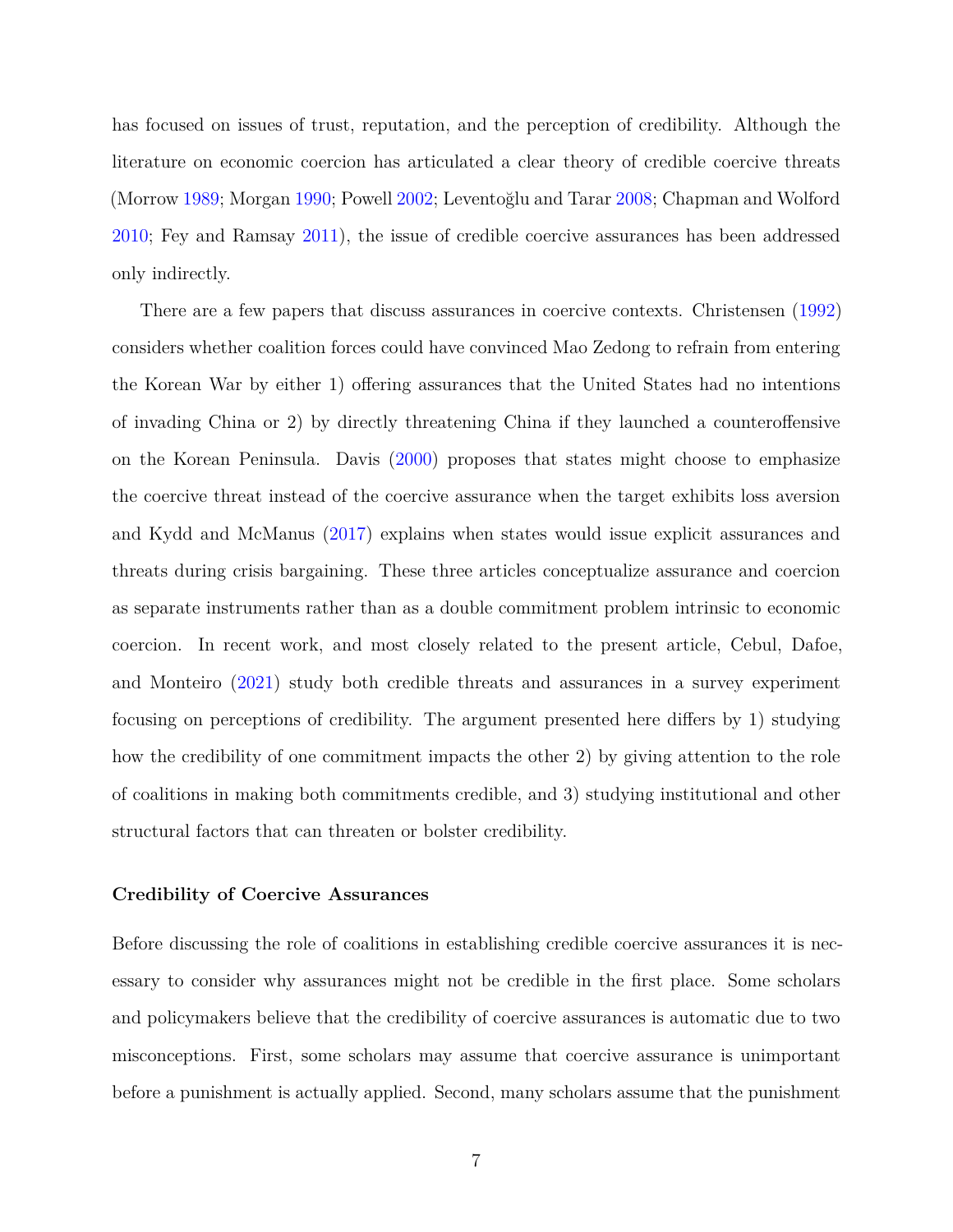is costly to the sender and therefore can be easily reversed if the target complies.

First, the credibility of coercive assurances must be established before punishment because the risk of punishment is what determines the target's incentives. If perfectly acceptable behavior cannot guarantee the target will escape punishment then unacceptable behavior becomes more tempting. For example, the United States has threatened many states with sanctions if they do not protect human rights. Why would the target continue to protect human rights if sanctions were likely to be applied anyway for other reasons? Thus, it matters little whether the target state is currently subject to some punishment – what matters is the risk of being punished even when behaving acceptably.

Second, scholars who assume that punishments are costly might naturally also assume that the sender would always prefer to punish the target as little as possible, and therefore would have no difficulty refraining from punishing compliant targets. Many possible punishments, including economic sanctions, war, and simply drawing out diplomatic negotiations, are indeed costly to the sender (Fearon [1995](#page-33-6); Farmer [2000](#page-33-7); Dorussen and Mo [2001](#page-33-4); McGillivray and Stam [2004;](#page-34-12) Allen [2008;](#page-32-7) Early [2015\)](#page-33-8). All else equal, in each case the sender would prefer to minimize costs even if the target's costs were higher.

Despite these common assumptions, sender states regularly find the termination process to be a struggle. There are several possible reasons for difficulties. First, punishments that create economic costs might also create political benefits. Second, there is a possibility that the sender is insincere about the stated conditionality and intends to demand increasingly onerous compliance rather than remove the punishment. Third, attempts to increase the credibility of a coercive threat by signaling resolve to bear the costs of punishment could undermine the credibility of coercive assurances.

First, punishments that incur clear economic costs do not always incur clear political costs and may in fact actually create benefits. Economic sanctions are a good example. While sanctions do erode the gains from trade, the interruption of trade also has distributional consequences that could benefit certain groups (Stolper and Samuelson [1941;](#page-35-7) Rogowski [1987](#page-35-8)).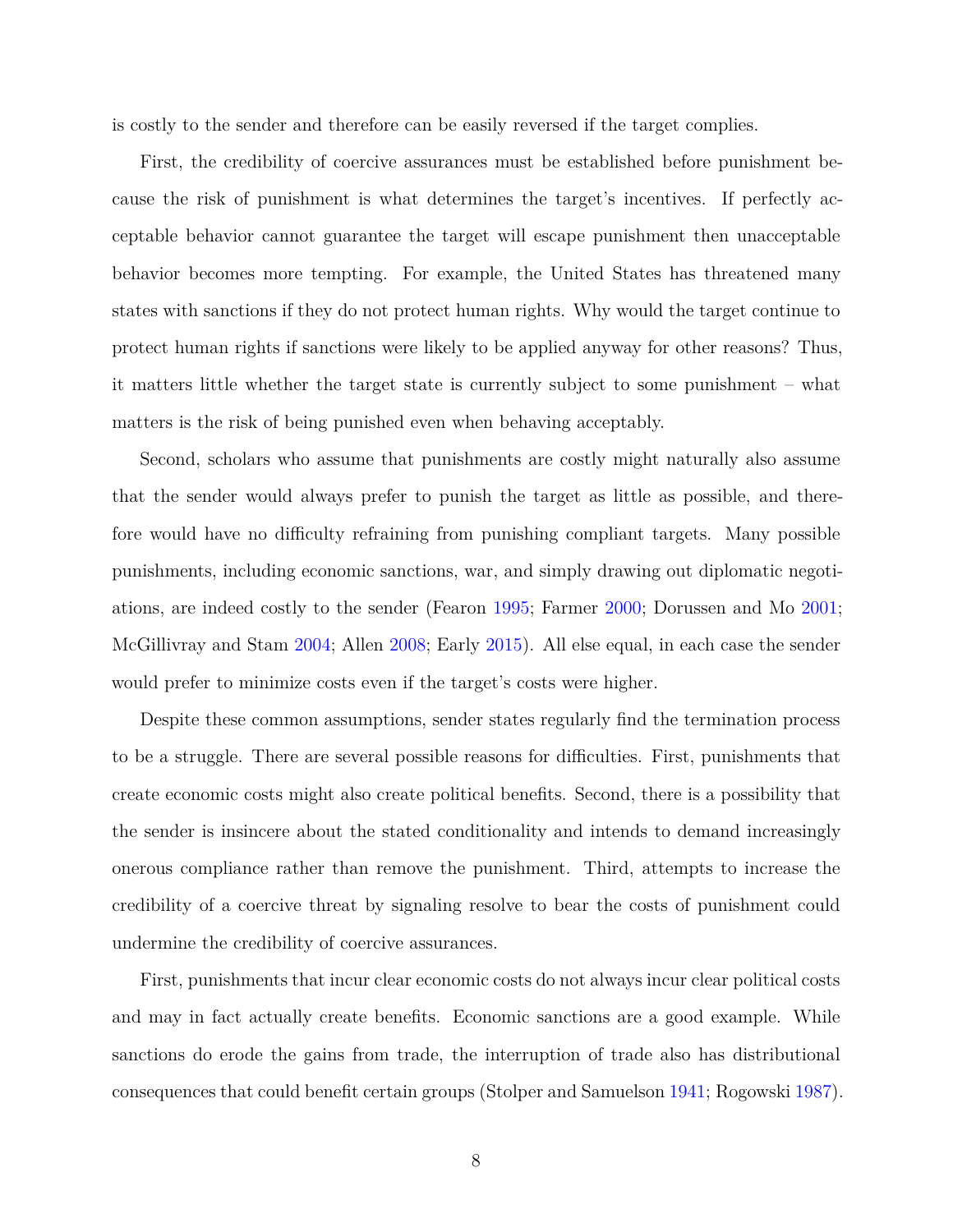Protectionists who profited from the restriction of trade may lobby the government for its continuation. Even war might have political advantages for leaders who benefit from the rally 'round the flag effect (Baker and O'Neal [2001](#page-32-8); Baum [2002](#page-32-9)).[3](#page-8-0) There may be circumstances where the policy cannot be changed simply because a foreign entity became compliant – unless the political balance between competing interest groups also changes to support the new selection.

Second, the target state may suspect that the sender is insincere. Sender states that are not negotiating in good faith could be trying to use international politics as an excuse to rationalize a change in policy. If a government, needing to boost its support, decides it must raise tariffs to protect a particular domestic industry then it may wish to hide its true motivations from other constituents who will pay higher prices. One way of achieving that goal is to claim that the new tariffs are actually "sanctions" put in place to "apply pressure" to some foreign actor. States commonly attempt to manipulate domestic politics through their international relations. For example, Vreeland [\(1999\)](#page-36-3) argues that states seek funding from the International Monetary Fund (IMF) even when the funding is unnecessary because the conditionality gives reformers bargaining leverage against conservative interests.<sup>[4](#page-8-1)</sup>. Target states should not attempt to meet any demands from an insincere sender state. Even if the target successfully met the conditions they may find that the sender simply demands yet more concessions. A sender state which is not negotiating in good faith may continue adding to the demands until they can justify "punishing" the target because the "punishment" is actually politically desirable for the sender. Ambiguity about the sender state's type – whether the sender state politicians would benefit politically from the threatened punishment or not – could undermine the target state's motivation to comply.

Third, attempts to signal resolve to punish noncompliant targets can undermine the credibility of coercive assurance. To establish the credibility of a coercive threat, sender

<span id="page-8-0"></span><sup>3</sup>For a concrete example, Fearon [\(1995](#page-33-6)) explains that the leaders who choose to go to war might not pay the costs of war in a brief section discussing non-unitary actor explanations.

<span id="page-8-1"></span><sup>4</sup>For other examples see Gourevitch [\(1978](#page-33-9)); and Putnam ([1988\)](#page-35-9)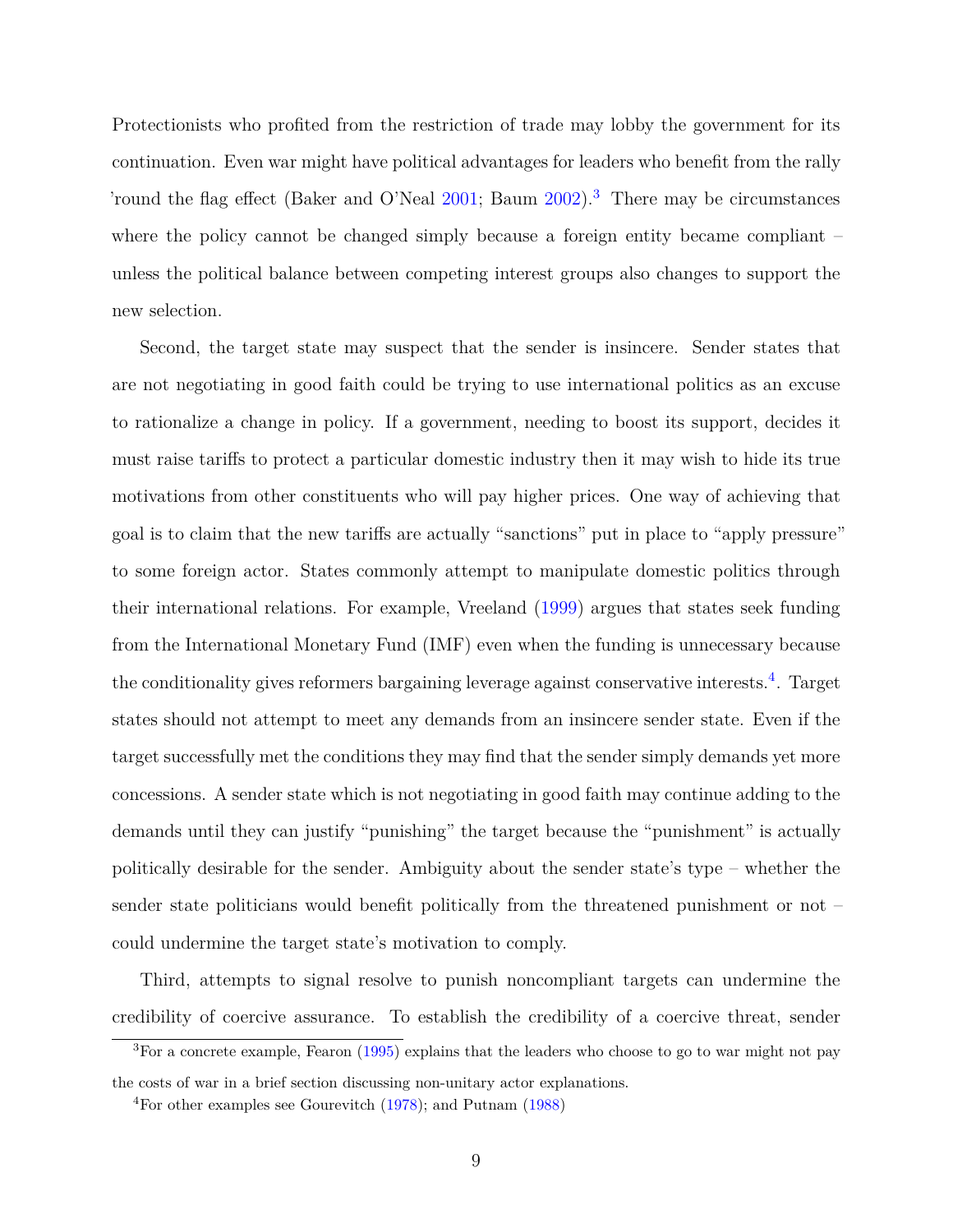states must communicate their willingness to endure the costs of punishment as long as the target remains noncompliant. A sender who bluffs by making threats which it is not prepared to carry out would either decline to punish a noncompliant target or end the punishment after a very short period. States can employ costly signaling to demonstrate their resolve to sustain these costs. States have demonstrated this resolve by removing their ability to reverse sanctions, building a reputation of being quick to issue sanctions, and then building a reputation for rarely backing down once the sanctions are in place.

One way that sender states can commmunicate their willingness to impose punishments like sanctions is by removing their ability to reverse them. Hand-tying, or the act of voluntarily removing policy options for the purpose of credibly committing to certain actions, is a common theme in international bargaining (Schelling [1960;](#page-35-10) Putnam [1988](#page-35-9); Fearon [1994](#page-33-3); Fuhrmann and Sechser [2014](#page-33-10)). In this context, sender states might demonstrate their resolve by removing their ability to quickly withdraw sanctions once they are imposed.<sup>[5](#page-9-0)</sup> For example,the United States has several laws which stipulate how various transgressions must be punished with sanctions<sup>[6](#page-9-1)</sup>. This is a credible signal of the sender's intentions: if the sender were bluffing it would be very costly to threaten sanctions without the ability to quickly withdraw them when necessary. However, this same act also reduces the state's ability to guarantee that a compliant target will not be punished. If the target increases its compliance, but in such a way that meets the spirit but not the letter of the laws that define compliance, then there is no room for discretion to remove the sanctions.

<span id="page-9-0"></span><sup>&</sup>lt;sup>5</sup>Kertzer [\(2016](#page-34-13)) considers whether the concept of resolve is adequately captured by a state's tolerance for costs. He divides the literature's conception of resolve into two paradigms. The behavioral paradigm understands resolve as a quality or trait of a state's leaders and citizens, while the situational paradigm focuses on resolve as a function of the magnitude of the costs facing the state. Kertzer proposes an "interactionist" paradigm as a synthesis of the two approaches. The concept of resolve employed in this article falls into the situationalist category to better reflect the institutional and strategic elements of the theory.

<span id="page-9-1"></span><sup>6</sup>See, for example, the Omnibus Foreign Trade and Investment Act of 1988, which stipulates that the US Trade Representative withdraw from trade agreements if actions by another state impinge US market access (19 USC §2411).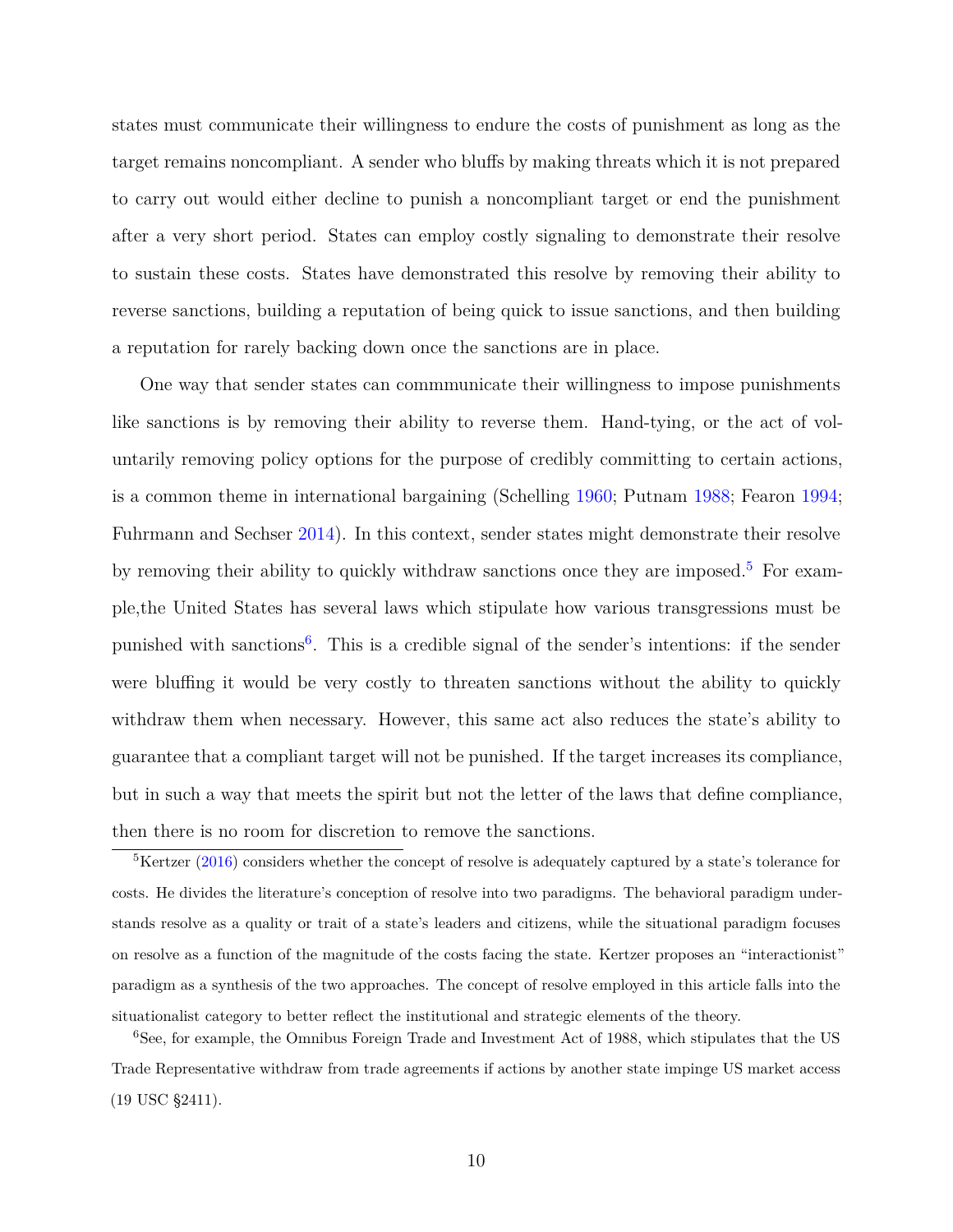Targets can draw inferences about the seriousness of a sender's threats by referring to the sender's reputation. Some states might attempt to signal their resolve to sustain costs by issuing sanctions for even minor violations of the conditionality. This policy does credibly signal a willingness to sanction because a bluffing sender would hesitate before punishing. However, having a hair-trigger punishment strategy might mean punishing mildly noncompliant target states. If states believe there is a risk they could be punished even if they achieve a high level of compliance with conditionality then they have little reason to maintain it. Some policymakers and scholars have argued that if the United States were to end sanctions on a particular target it would harm the US reputation for resolve to continue sanctioning other states (Peterson [2014](#page-35-11)). But what about the US reputation for not punishing states that behave well? If the US never removes sanctions from states that become compliant over time then a target state might fear that the US cannot restrain itself from punishing compliant targets.

#### **Coalition Composition and the Double Commitment**

What options are available to states that struggle to credibly commit to either a coercive threat or a coercive assurance? Certainly, the particular tools available will depend on the strategic context. Some states could find themselves without any options and could choose to forego using economic coercion entirely as a consequence. But sender states might also be able to bolster their credibility by working with carefully selected coalition partners. A sender state can signal its own credibility by using the coalition as a commitment device  $-$  if the sender state fails to follow through on its commitments then the other coalition partners could be unwilling to continue the cooperation.

Additional coalition members can undermine credibility depending on their composition. Sanctions are commonly implemented by coalitions for a simple reason: an individual state's economic sanctions are more meaningful if the target cannot simply increase exports to alternative markets (Martin [1993](#page-34-14); Drezner [1999\)](#page-33-11). Thus, states often cooperate to sanc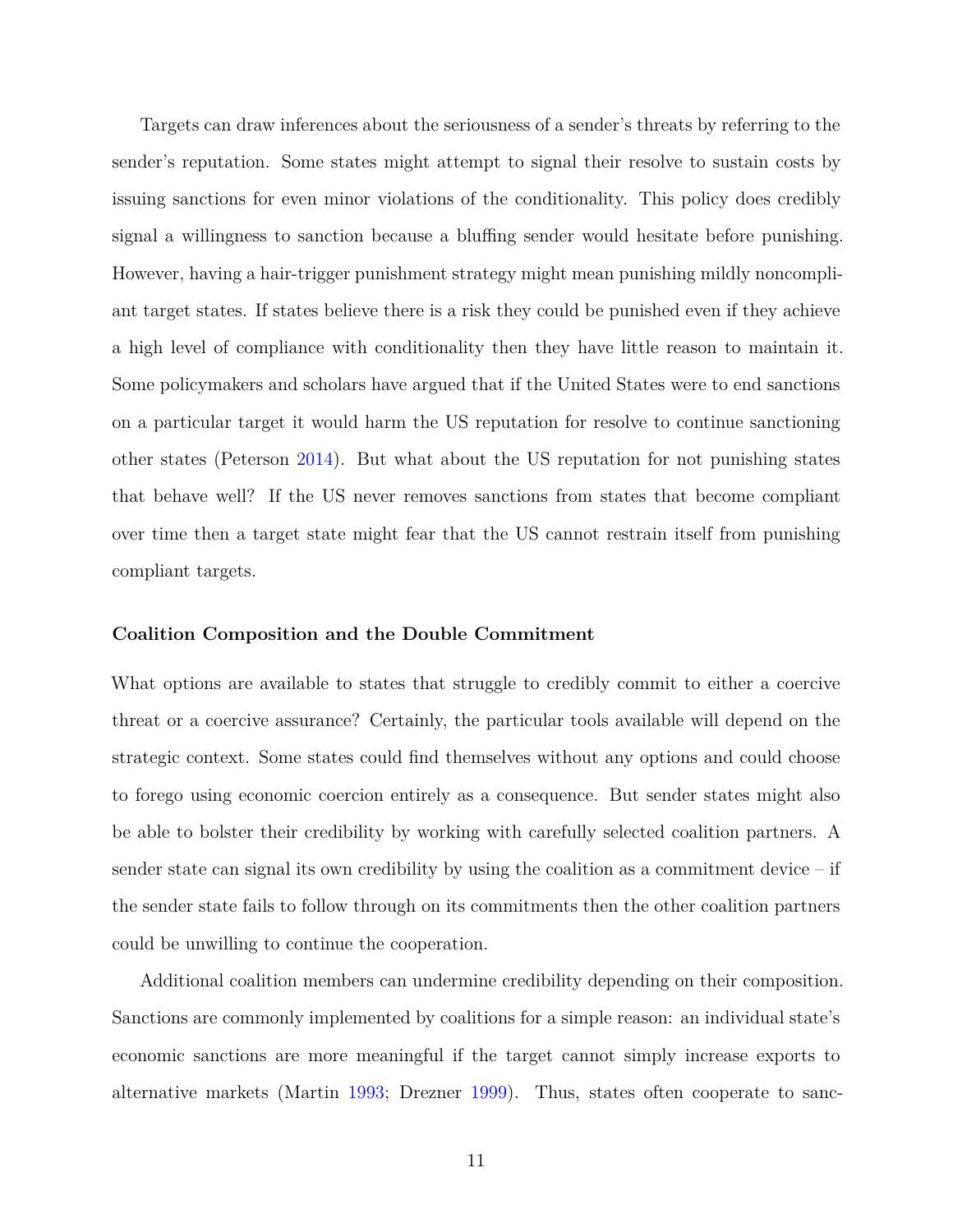tion a particular target simultaneously.[7](#page-11-0) The chief obstacle to cooperation is that coalition members might be interested in taking advantage of an opportunity to get better prices on products that are sanctioned by the rest of the coalition.[8](#page-11-1) States may hesitate to expand a sanctioning coalition because the addition of insufficiently committed coalition partners could undermine the credibility of the entire group. The relevance of this concern depends on the coalition's composition and the ability of its existing members to make the necessary double commitment. If enough members are tempted to "defect" from sanctions to gain better prices then additional partners will likely undercut compliance. In this scenario, broadening the coalition could undermine the sanctions by leading the target to perceive the sanctions will be leaky.<sup>[9](#page-11-2)</sup>

When carefully designed, coalitions can also serve as a commitment device for states that need to bolster the credibility of either their coercive threats or assurances. Indeed, the coalition as a whole might be able to make commitments that no individual sender state would be able to make credibly. For example, consider a sender state that has steep domestic political costs to ceasing punishment, even when the target is compliant. Such a state may be able to commit to a coercive threat but could struggle to commit to a coercive assurance. Consider what happens if that state enters a coalition with other states that can credibly commit to a coercive assurance. When the target is noncompliant the coalition is able to exert greater economic pressure than any individual state would have managed on its own. There are two possibilities when this coalition confronts a compliant target. First, if the state fails to follow through on the coercive assurance then it has also failed in its obligations to its coalition partners. This failure triggers multiple types of audience costs for the sender state – it damages both domestic and international support. The coalition could dissolve and the target would no longer be subject to punishment from the coalition as a whole. Because

<span id="page-11-1"></span><span id="page-11-0"></span><sup>&</sup>lt;sup>7</sup>In practice, sanctions are frequently organized through the United Nations Security Council.

<span id="page-11-2"></span><sup>&</sup>lt;sup>8</sup>Martin [\(1993](#page-34-14)) studies how states are able to cooperate when applying sanctions to a common target.

<sup>9</sup>For more on collective action problems in international politics see Olson and Zeckhauser [\(1966](#page-35-12)) and Olson [\(1989](#page-35-13)).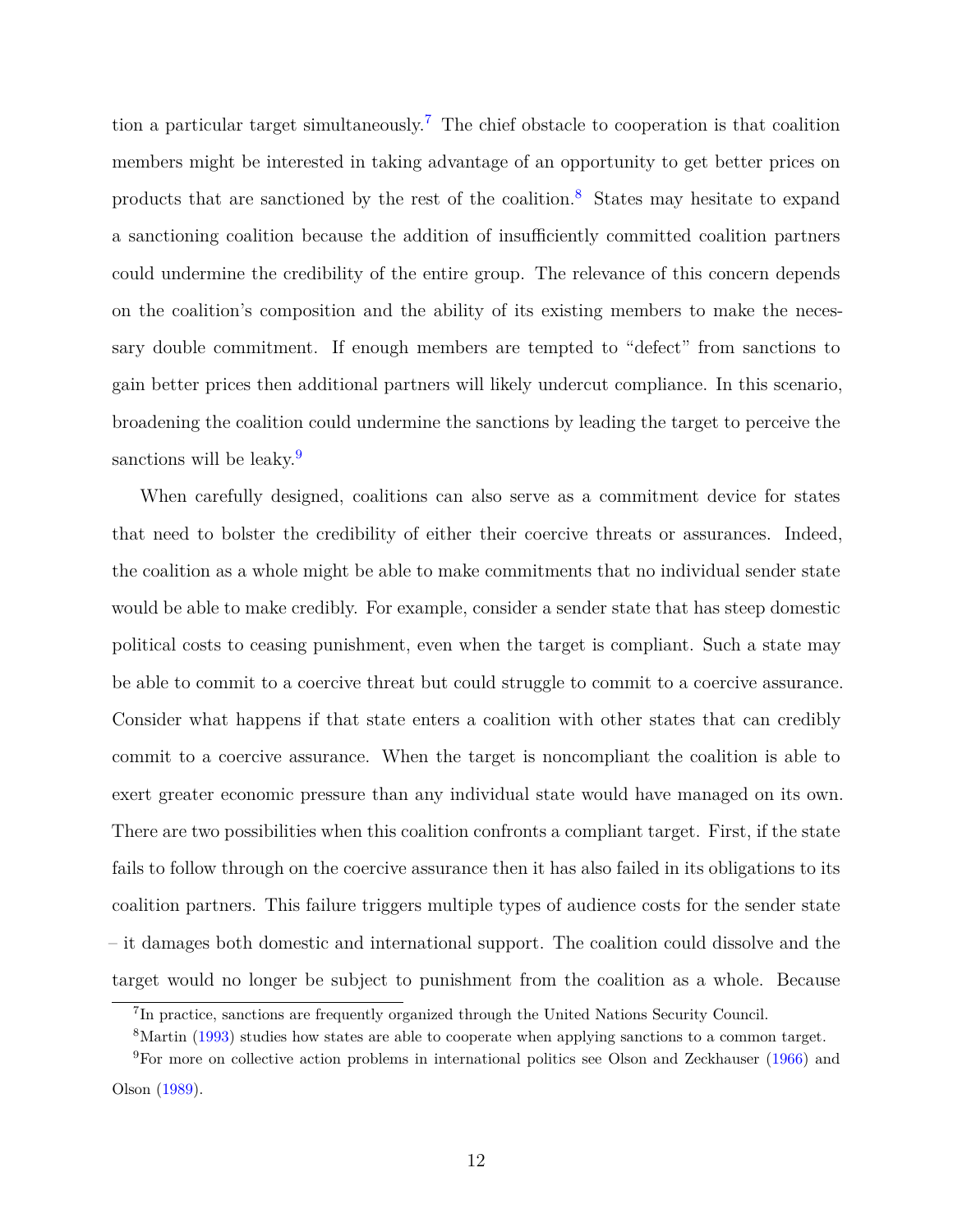coordinated punishments from a coalition are more potent than punishments from a single state, then the dissolution of the coalition represents a major reduction in pressure on the target, even if the errant sender state continues its sanctions. Second, if the state does follow through on the coercive assurance then a compliant target would also escape punishment. Either way, the target is assured that it will face a much lower punishment when it can achieve compliance.[10](#page-12-0)

The sender must communicate their intentions credibly to the target. States can use the choice of coalition partners as a way to signal their commitment to a coercive assurance. One reason that a target state may doubt the assurances issued by a sender is asymmetric information about the sender's domestic political situation.<sup>[11](#page-12-1)</sup> For example, the target may doubt that the sender is issuing the conditionality in good faith and may suspect that the sender has ulterior motives for raising barriers to trade. But, if the coalition partners are on friendlier terms with the sender state, they could have information about the sender's sincerity. If they are choosing to cooperate with the sender state then it is likely the sender really is sincere about enforcing the stated conditionality. Why would the coalition partners voluntarily suffer the costs of sanctions along with a sender that has no intention of ever ending them? Thus, coalitions involving allies could be more effective as signals.

Importantly, this logic suggests a reason why sanctioning coalitions should not necessarily be made as broad as possible. Previous literature would suggest that adding states to the sanctioning is almost always useful because it limits the target's potential alternative trading partners (Martin [1993\)](#page-34-14). However, adding too many states that do not work closely together could dilute the coalition's signal of commitment to conditionality. Coalitions are an effective signal of commitment in part because the partners have more information about each other than the target has about them. Adding too many peripheral partners undermines that signal.

<span id="page-12-0"></span> $10$ Wolford ([2014a\)](#page-36-4) argues that military coalitions with diverse preferences are less likely to persist after a conflict. These findings complement the argument made here.

<span id="page-12-1"></span> $11$ Fearon [\(1995](#page-33-6)) discusses private and asymmetric information about military capability as a cause of war.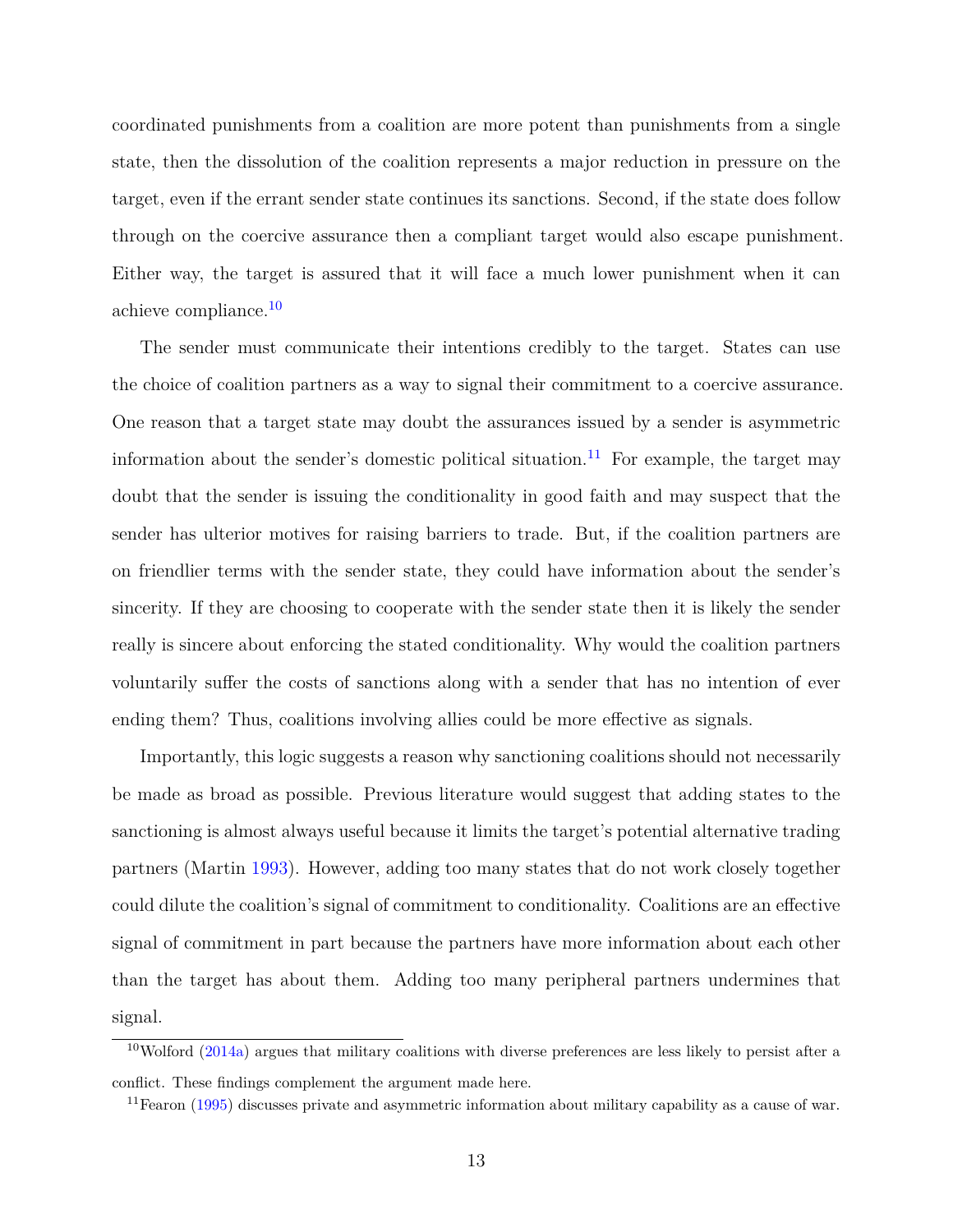However, coalitions of states can also be more effective when partners have diverse preferences. The existing literature suggests that coalitions of diverse preferences are generally weaker because they are less durable. Previous work has also emphasized that states would normally prefer to cooperate with like-minded coalition partners because intra-coalition bargaining would be less costly (Wolford [2015](#page-36-5)). These arguments neglect the signaling value of intra-coalition bargaining costs. States can more easily communicate their intention to reward compliance with the end of sanctions.

International institutions can also create legal mechanisms that administer sanctions in ways that are more compatible with credible coercive assurances. Most states automatically incorporate sanctions that are passed by the UN Security Council into domestic law. They also automatically remove UNSC sanctions when they are ended by the Security Council. Thus, the target can have confidence that UNSC sanctions will be removed if the UNSC decides to remove them. There is a measure of transparency in this process for the target: as long as the target can meet a compliance threshold that satisfies the Security Council the sanctions will be removed. There is no requirement that any state needs to change its laws before sanctions can be removed.<sup>[12](#page-13-0)</sup>

# **Research Design and Case Background**

The empirical section of this paper will apply the theory to the Iran Deal negotiation. This negotiation enables a comparative analysis of US and EU contributions to the eventual deal, as well as an analysis of the US and EU as partners in a coalition. The analysis will correlate the possibility of making a credible double commitment in each sender state and together as a coalition with the progress of the negotiations and the character of the eventual deal. It will also explore how cooperation between the US and the EU changed the strategic environment to facillitate the agreement.

<span id="page-13-0"></span>There are a number of advantages to studying this particular negotiation. First, the

<sup>&</sup>lt;sup>12</sup>Similar strategies have been successful in the context of international conflict (Voeten [2005](#page-36-6)).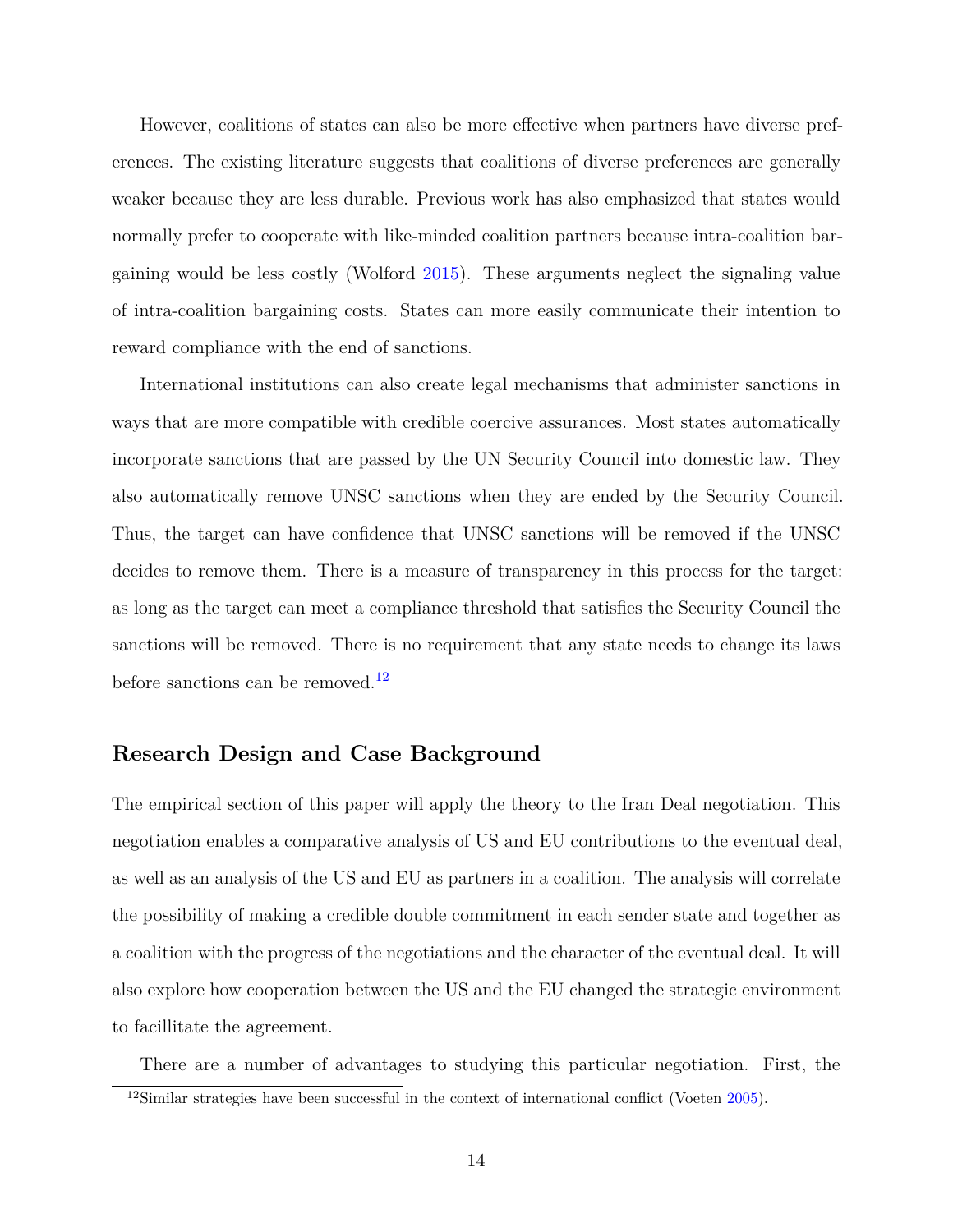long duration of the negotiations means that the evolving relationship between the three major actors can be studied in detail. For a significant amount of time, the United States simply refused to directly negotiate with Iran and the EU was unwilling to implement strict sanctions. Later in the negotiation, the EU strengthened its sanctions regime and began cooperating with the US to design a solution. Second, a research design comparing the contributions of two senders within a single negotiation with a single target makes it possible to rule out alternative explanations.

Because the theory and research design are oriented towards the strategies of sender states the bulk of the analysis will emphasize politics in the US and the EU. However, given that credibility is in the eye of the beholder, a brief discussion of the Iranian interests is necessary to properly define the strategic environment. Iran's nuclear program was revealed to the world in August 2002 when a separatist group unveiled the existence of two previously undisclosed nuclear facilities at Natanz and Arak. In December the United States declared that Iran was pursuing a nuclear weapon. On September 12, 2003 the IAEA adopted a resolution calling for Iran to suspend its attempts at enriching uranium and to cooperate with IAEA inspectors (IAEA  $2003$ ).<sup>[13](#page-14-0)</sup> It is not known when Iran's nuclear program began, but it is known that Iran had contact with the A. Q. Khan proliferation network in the 1980s (Chubin [2010,](#page-32-10) 7). The resources invested in the program and its progress towards a weapon have developed in fits and starts, with the most intense activity occurring in the late 1990s and early 2000s.

Why might Iran seek a nuclear weapon? There is no consensus on Iran's precise objectives and they have undoubtedly evolved over time. Iran's official justification for their investments in nuclear technology is to develop nuclear power to diversify their energy sources. Many Western analysts point to Iran's security concerns in an unstable political region.<sup>[14](#page-14-1)</sup> But there

<span id="page-14-0"></span> $13$ For an extremely detailed and useful timeline of the negotiations see Davenport  $(2018)$  $(2018)$ . For resources on specific proposals during the negotiations see Davenport [\(2015](#page-32-12)).

<span id="page-14-1"></span><sup>&</sup>lt;sup>14</sup>In particular, Israeli politicians have expressed concerns that an Iranian nuclear weapon could imperil their state and destabilize the region.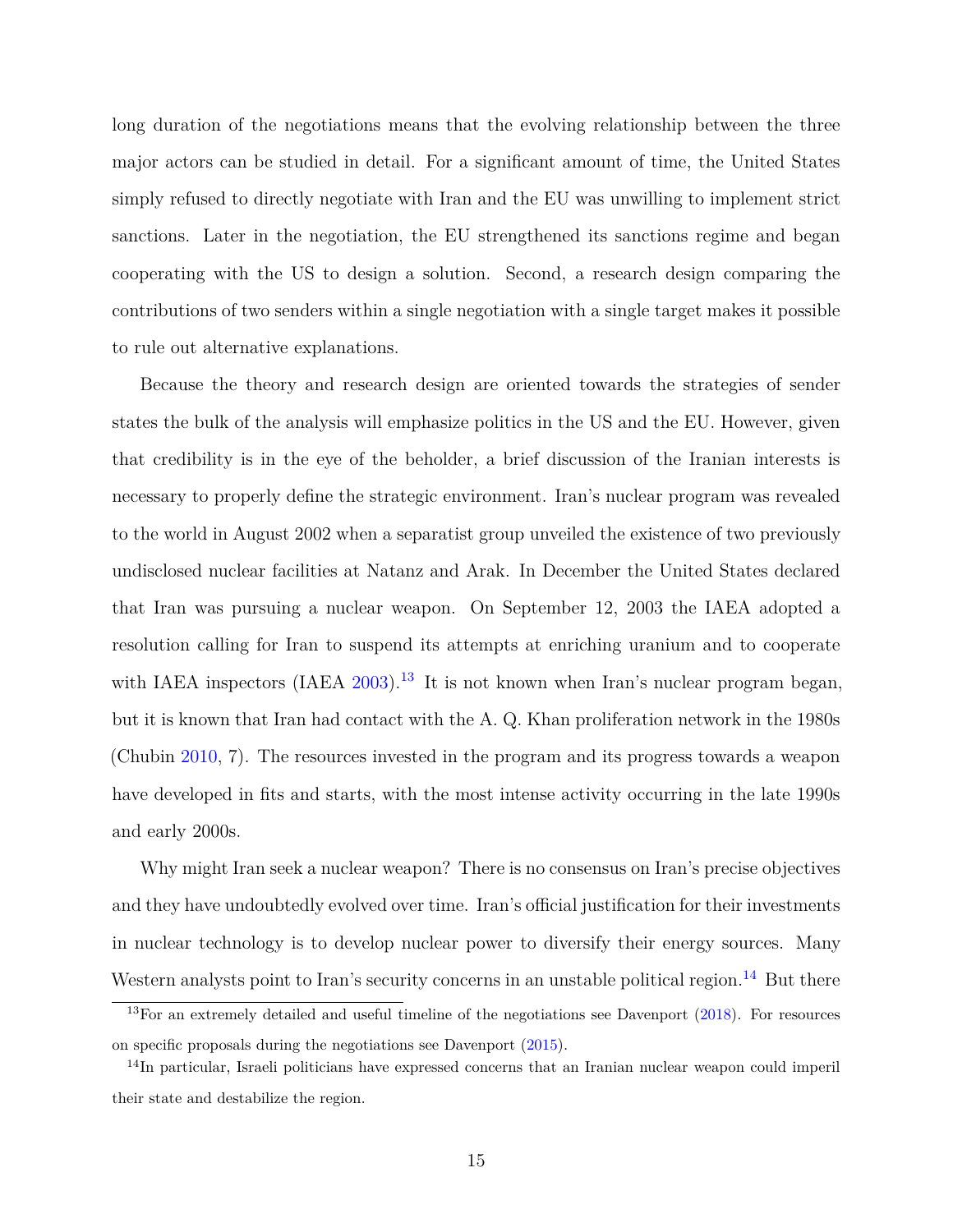is some consensus that domestic political factors have played an important role. Iranian officials have frequently referenced the nuclear program in domestic political campaigns as an indication that Iran was modernizing under their regime. In fact, Chubin [\(2010\)](#page-32-10) argues that Iran's nuclear program can be at least partly understood as an attempt by the regime to foment nationalism and bolster its legitimacy. Public sentiment has reliably supported the nuclear program, a potential indication that the public desires for Iran to become a global leader in technology (Chubin and Litwak [2003;](#page-32-13) Bahgat [2006](#page-32-14); Dehghani et al. [2009](#page-33-12); Chubin [2010](#page-32-10)). Security considerations likely played an important role in Iran's initial decision to pursue a weapon, but over time the issue also became a political instrument for Iranian politicians.

# **Independent Variable: Credible Commitment to Coercive Assurances and Coercive Threats**

#### **United States**

The United States had no difficulty demonstrating its willingness to impose sanctions on Iran. However, the US had great difficulty credibly committing to a coercive assurance. There are many reasons, but perhaps chief among them is the history of acrimonious interactions between the states. US-Iran relations have been characterized by a deep mutual antipathy since the Iranian Revolution of 1979. In addition, the US strategic position in the Middle East encouraged hostility towards Iran. Finally, the US institutions responsible for administering sanctions contain many veto points which make it difficult to roll them back (Tsebelis [2002](#page-36-7)).

#### **The Troubled History of US-Iran Relations**

American policymakers have historically faced public pressure to be tough on Iran which undercuts their ability to terminate Iranian sanctions. The sources of that hostility are no secret. In 1953 the Central Intelligence Agency (CIA) orchestrated a coup against Iranian Prime Minister Mohammad Mossadegh in partnership with the United Kingdom's Secret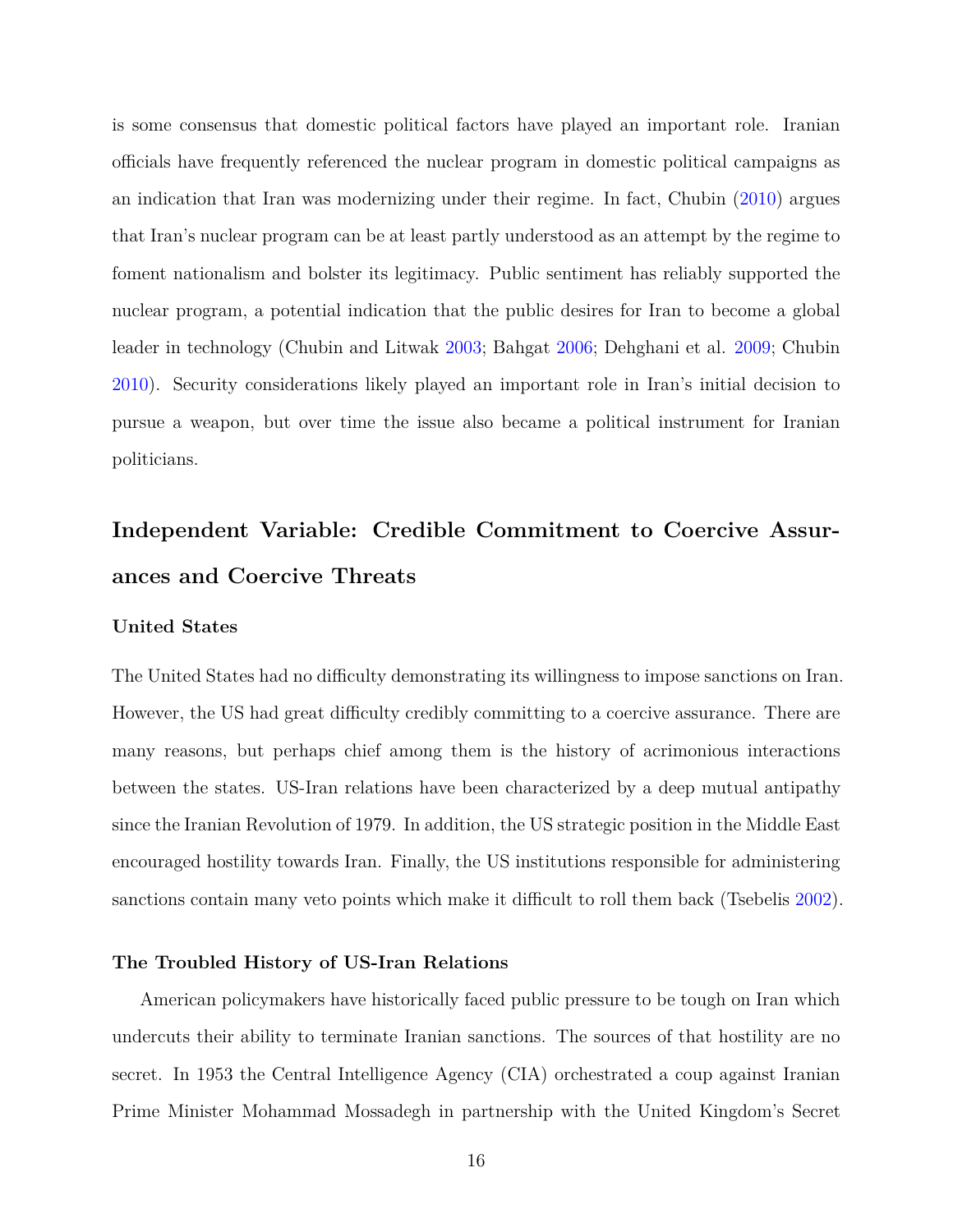Intelligence Service.<sup>[15](#page-16-0)</sup> The brazen interference by Western powers culminating in the removal of a democratically elected government became the basis for future Iranian hostility towards the United States. Following the establishment of the Islamic Republic in 1979, its leader Ayatollah Ruhollah Khomeini stoked Iranian nationalism by promulgating a virulent anti-American ideology.<sup>[16](#page-16-1)</sup> The sentiment was brought home to the US public when the US became directly involved in Iranian politics. From November 1979 to January 1981 Iranian students supported by the government held 52 Americans hostage inside the embassy in Tehran. The negative attitudes towards Iran never disappeared and were actually exacerbated as the US grew closer to Israel and Saudi Arabia.<sup>[17](#page-16-2)</sup> Thus, the US public was skeptical about any cooperative interaction with Iran. The public hostility towards Iran increased public support for sanctions, which made it more difficult to remove them even if Iran ended the nuclear program. According to Gallup, the fraction of Americans having an unfavorable opinion of Iran has never been below 79% since the question was first asked in 1989 (Gallup, [n.d.\)](#page-33-13).

There were also strategic incentives for the US to oppose Iran, especially during the George W. Bush administration. The US's opposition to Iran brought it closer to Israel and Saudi Arabia, which were needed as allies during the 2003 Iraq War (Byman  $2016$ ).<sup>[18](#page-16-3)</sup> Bush even went as far as including Iran in the "Axis of Evil" alongside Iraq and North Korea

<span id="page-16-0"></span><sup>&</sup>lt;sup>15</sup>For a detailed treatment of the 1953 coup and the 1979 Iranian Revolution see Abrahamian [\(1982](#page-31-1)). Historians differ in their analysis of US motivations to conduct the 1953 coup. One tradition, exemplified by Abrahamian [\(2001\)](#page-31-2), argues that the US was on imperialist quest for control over oil. Another tradition including Gasiorowski ([1987\)](#page-33-14) maintains that the Eisenhower administration believed Prime Minister Mossadegh's nationalization of the oil industry was too big a victory for the communist elements of Iran's politics.

<span id="page-16-1"></span><sup>&</sup>lt;sup>16</sup>Canonical histories of the Iranian Revolution include Skocpol [\(1982](#page-35-14)), Sick ([1985\)](#page-35-15), and Keddie and Richard [\(2006\)](#page-34-16). See Abrahamian ([1993\)](#page-31-3) for a discussion of Khomeinism and in particular Chapter 4 for how anti-Western attitudes were crucial to the movement's ideology.

<span id="page-16-2"></span><sup>&</sup>lt;sup>17</sup>See Zanotti ([2016\)](#page-36-8) and Council on Foreign Relations ([2018\)](#page-32-16) for historical background on US strategic alliances in the Middle East.

<span id="page-16-3"></span><sup>&</sup>lt;sup>18</sup>Saudi cooperation in the War on Terror was both crucial and fragile, which might have additionally disincentivized any rapproachment with Iran. See Byman [\(2016](#page-32-15)) for details.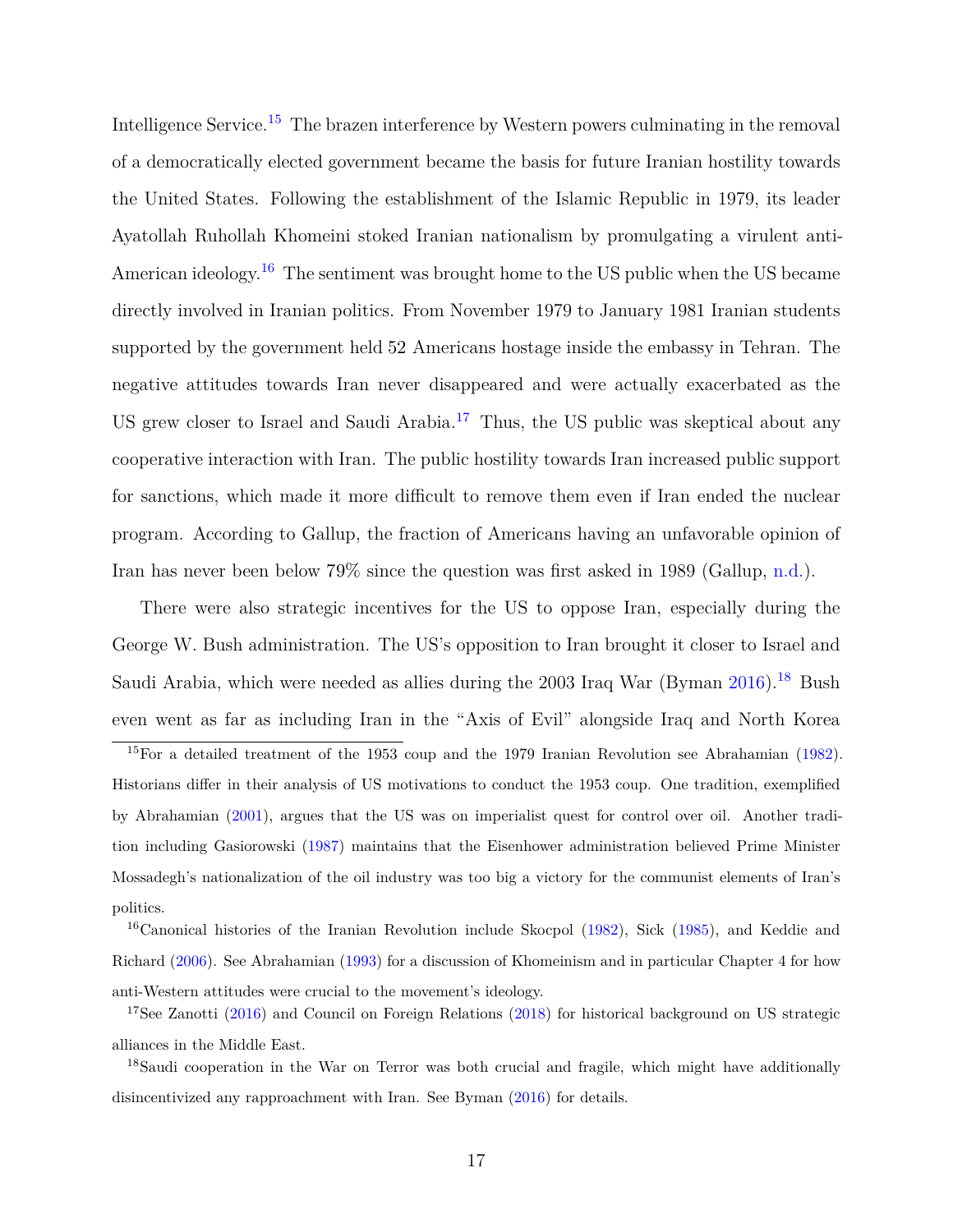(Bush [2002](#page-32-17)). The situation was different under the Obama administration. To fulfill the administration's "Pivot to Asia" policy, Obama needed to draw down commitments in the Middle East.[19](#page-17-0) Thus, remaining close to Israel and Saudi Arabia became less essential and may have allowed his administration to take a more openminded approach to Iran (Byman [2016](#page-32-15)).

#### **From Iran Hawks to Sanctions**

The anti-Iranian feeling in the US eventually manifested in the presence of Iran hawks in government, particularly in Congress, who worked to formally codify their hostility in policy and legislation. The first sanctions had been imposed during the hostage crisis and were quickly ended soon after the hostages were released. Iran was added to the State Department's list of state sponsors of terrorism in 1984 which automatically imposed sanctions on Iran. Subsequent sanctions were imposed under the 1992 Iran-Iraq Arms Nonproliferation Act and the 1996 Libya-Iran Sanctions Act. These bills all substantially restrict trade with Iran in certain products, particularly weapons.<sup>[20](#page-17-1)</sup> Since the 1979 revolution a number of executive orders have also been issued, most of which remain in effect, further restricting trade with Iran.

Politicians in the United States capitalized on this undercurrent of anti-Iranian sentiment for political purposes. Indeed, congressional representatives were eager to vote for more sanctions on Iran at each and every opportunity. Table [1](#page-18-0) shows the results of every vote on bills introducing Iranian sanctions. In every case, the vote was overwhelmingly in favor of increasing pressure on Iran. The bipartisan consensus is especially notable in the context of Congressional polarization. The political rewards that were evidently available to politicians

<span id="page-17-0"></span><sup>19</sup>While not officially formulated until 2011, the "Pivot to Asia" policy could also be dated to the establishment of the US-China Strategic and Economic Dialogue in 2009 (Clinton [2011](#page-32-18)).

<span id="page-17-1"></span> $^{20}$ For a full list of US sanctions related to Iran, including the executive orders, see [https://home.treasury.](https://home.treasury.gov/policy-issues/financial-sanctions/sanctions-programs-and-country-information/iran-sanctions) [gov/policy-issues/financial-sanctions/sanctions-programs-and-country-information/iran-sanctions.](https://home.treasury.gov/policy-issues/financial-sanctions/sanctions-programs-and-country-information/iran-sanctions) The Office of Foreign Assets Control (OFAC) also provides guidance to businesses describing what the sanctions cover on this page.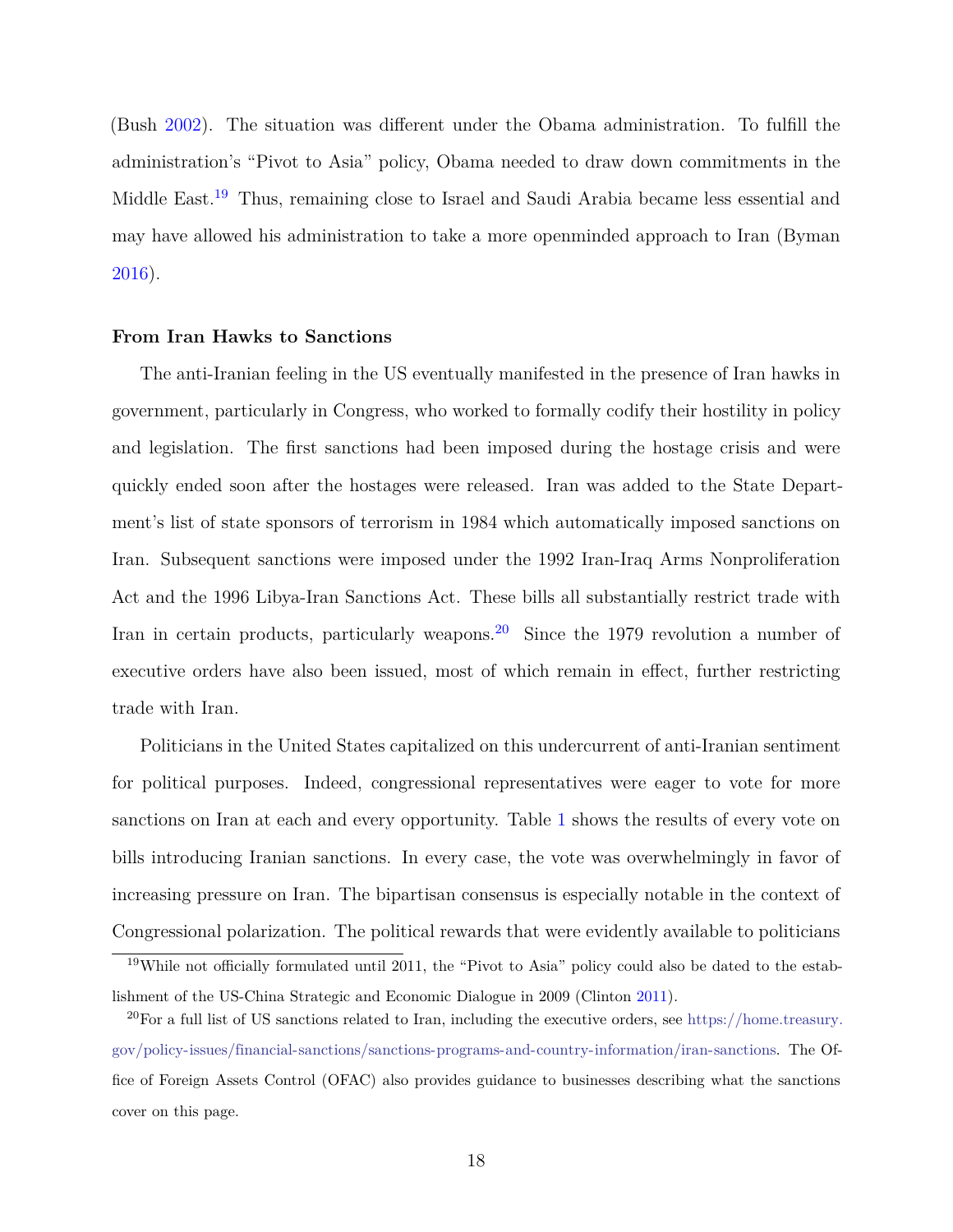| Year | Title                              | House      | Senate     |
|------|------------------------------------|------------|------------|
| 1996 | Iran and Libya Sanctions Act       | $416 - 0$  | unanimous  |
| 2000 | Iran Nonproliferation Act          | $420 - 0$  | $98-0$     |
| 2001 | <b>ILSA</b> Extension              | $409-6$    | unanimous  |
| 2005 | Iran Nonproliferation              | voice vote | voice vote |
|      | Amendments Act                     |            |            |
| 2006 | Iran Freedom Support Act           | voice vote | unanimous  |
| 2010 | Comprehensive Iran Sanctions,      | 408-8      | $99-0$     |
|      | Accountability, and Divestment Act |            |            |
| 2012 | Iran Threat Reduction and          | 410-11     | voice vote |
|      | Syria Human Rights Act             |            |            |
| 2012 | Countering Iran in the             | 386-6      | voice vote |
|      | Western Hemisphere Act             |            |            |

<span id="page-18-0"></span>Table 1: Congressional Votes on Iranian Sanctions

for opposing Iran indicates that the sanctions did more than generate economic costs. The US would have a difficult time promising that sanctions would be removed when opposition to Iran was so popular with voters. The universal support for sanctions and the steady drumbeat of new sanctions laws could have made Iran suspicious that the sanctions were merely a way for Congress to build electoral support and not actually an attempt to persuade Iran to behave differently.

#### **US Signals of Resolve and Assurances**

The US Constitution delegates the authority to negotiate treaties to the President but delegates the authority to regulate commerce to Congress. Obama, a president unusually open to engagement with Iran, did not have the authority to invalidate the sanctions which had previously been implemented by Congress. He did have the authority under that legislation to waive secondary sanctions – in essence he had the authority to promise not to interfere with European commerce in Iran. His negotiators could not have credibly committed to removing sanctions in exchange for Iran's cessation of its nuclear program because they never had that authority.

The US institutions drew primarily on Congressional authority to implement the sanctions. There are many veto players who can stop a bill from becoming a law in the United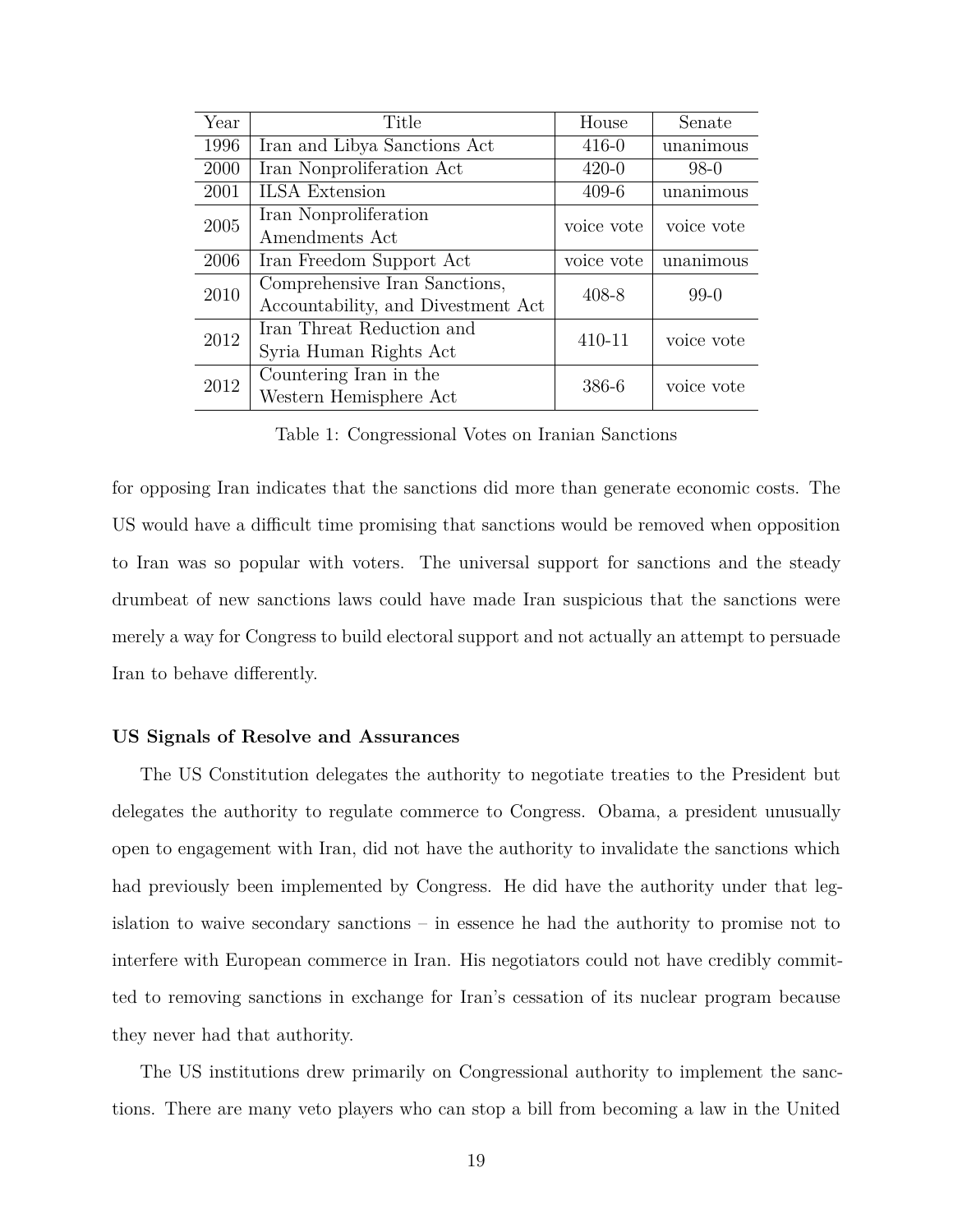States. To be sure, this is part of the explanation for why Congress decided to legislate the Iran sanctions – to ensure that the US commitment to the sanctions was perceived as credible. However, this also meant that the sanctions could not be removed without additional legislation, which undermined the credibility of any coercive assurance.

#### **European Union**

The EU's strategic position created fewer obstacles to making credible coercive assurances. In Europe the pro-sanctions block was primarily composed of the UK, Germany, and France. These countries had relatively few economic interests in Iran yet also had interests in the stability of the Middle East. They were also among the most likely European states to bear the brunt of a refugee influx caused by conflict in the region. The pro-trade group within the EU was primarily made up of Greece, Spain, and especially Italy. These countries were relatively more reliant on Iranian oil. Their dependence on Iranian oil imports was exacerbated by the fragility of their economies during the Euro Crisis. The competing European interests ensured that there was always a bloc that would benefit from ending sanctions.

#### **Sanctions Were Costly to Europe**

Certain EU countries had significant economic interests in Iran (especially oil imports) which affected their positions on sanctions. EU countries collectively accounted for 20% of Iran's oil exports before sanctions (Fassihi and Biers [2012](#page-33-15)). In 2011 (immediately before the oil embargo) Iran was Spain's fourth largest supplier of crude oil, Italy's third largest supplier, and Greece's top supplier. $^{21}$  $^{21}$  $^{21}$  Moreover, Greece was permitted to purchase Iranian oil using unusually generous credit lines (Payne and Farge [2012](#page-35-16)). These three countries had a substantial stake in the economic relationship with Iran. This link was made more salient because all three countries experienced economic downturns during the Euro Crisis.

<span id="page-19-0"></span><sup>&</sup>lt;sup>21</sup>Author's calculations from COMTRADE data. Crude oil imports are measured as product HS2709 which is Oils; petroleum oils and oils obtained from bituminous minerals, crude.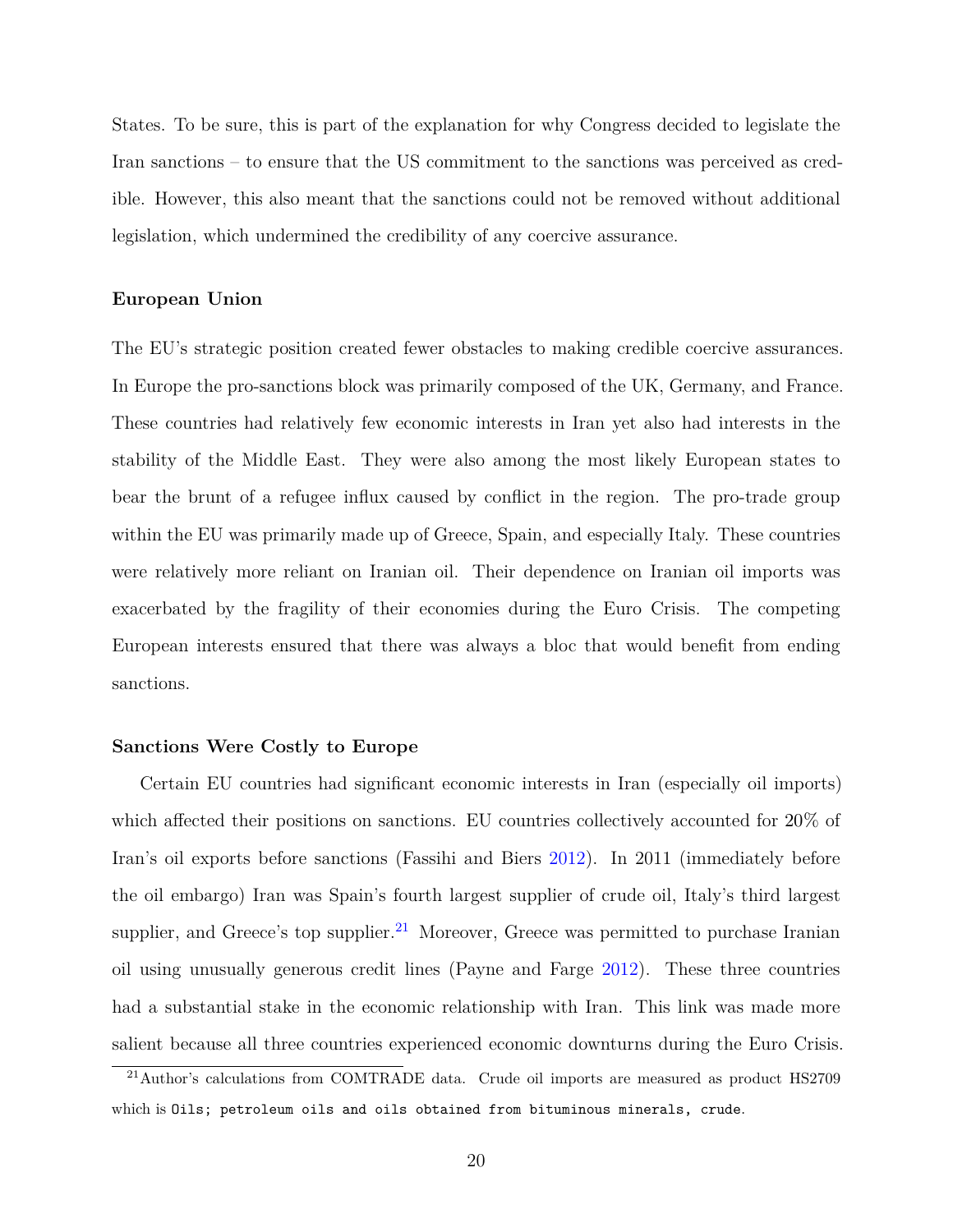Moreover, Iran was also an important export market for several European countries. The EU collectively was Iran's primary trading partner before the sanctions. To some extent France and Germany also had export interests in Iran. It is probably true that Iran was asymmetrically dependent on European trade. However, interruptions in that trade were not at all painless for the Europeans.

Among the EU countries Italy had perhaps the most extensive economic interests in Iran. ENI, Italy's largest energy company, had been involved in Iranian oil markets since the 1950s and continued to pursue ventures there throughout the 2000s. Italian trade with Iran exceeded Germany's in 2003 (Alcaro [2018](#page-31-4), 108–9). The two countries also share a somewhat unique diplomatic relationship (Alcaro [2014\)](#page-31-5). Italy became the first Western country to receive an Iranian leader since the 1979 Revolution when President Mohammad Khatami visited in 1999 (Gerenmayah [2015\)](#page-33-16). Given its relatively strong economic ties Italy was consistently opposed to sanctions on Iran and advocated that the EU pursue a purely diplomatic approach. Alcaro documents multiple attempts by Italian diplomats to become directly involved in the EU negotiations with Iran (Alcaro [2018,](#page-31-4) 109). The UK, France, and Germany consistently excluded Italy from directly participating in the negotiations because they each preferred the EU to take a harder line against Iran. However, Italy's approval was necessary for the EU to impose sanctions because the EU's institutions require unanimous consent before issuing EU Council Decisions. The significant costs of Iranian sanctions for Italy, Greece, and Spain meant that there were substantial benefits to removing the sanctions. These costs have the effect of weakening the EU resolve to impose sanctions on Iran. Indeed, the most significant EU sanctions were not issued until 2012. However, these costs also made it easier for the EU to credibly promise sanctions would be removed once Iran really did end the nuclear program.

#### **The Role of European Security Concerns**

While the US and EU were both concerned about the threat of an Iranian nuclear weapon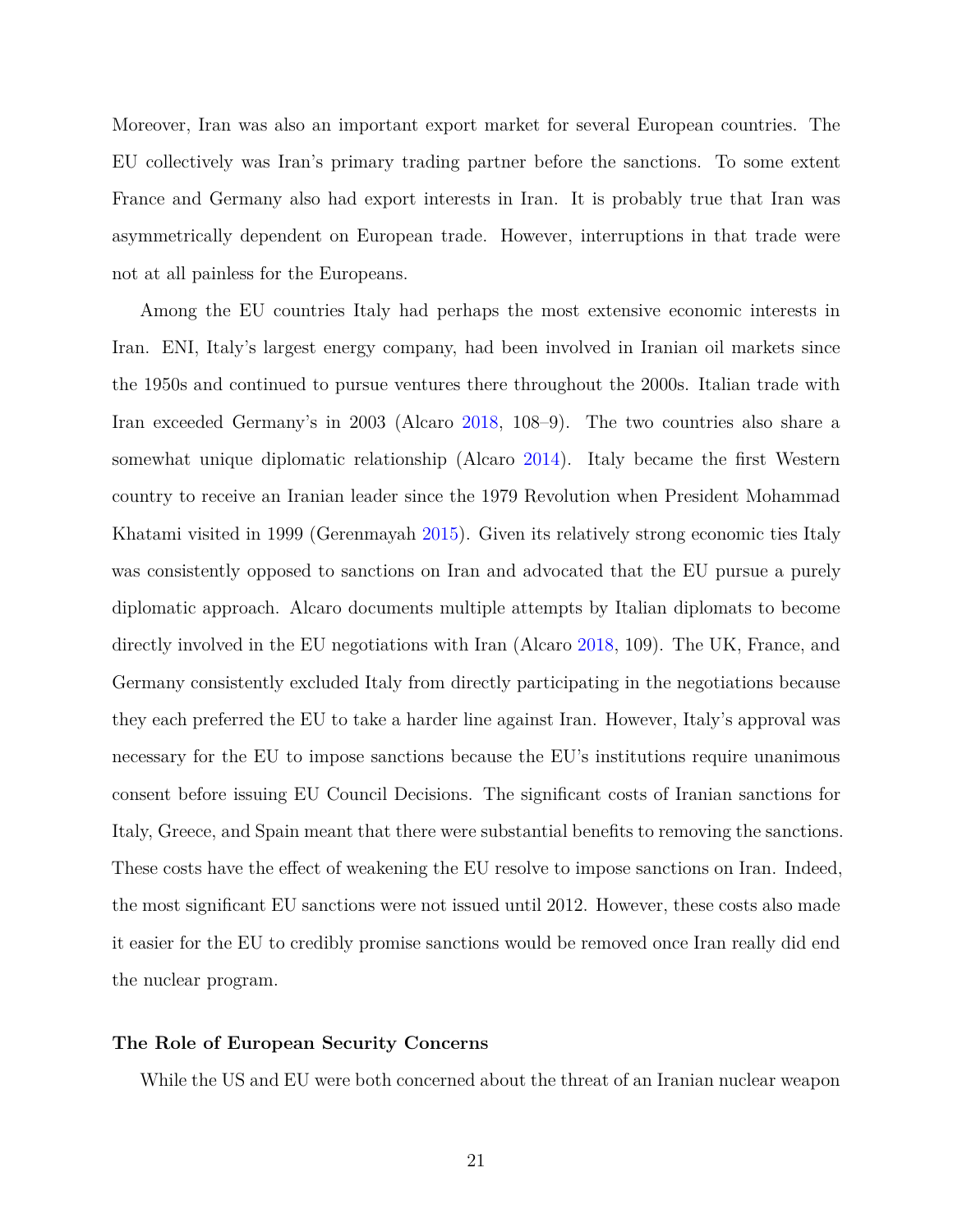to security in the Middle East, the EU policies were especially sensitive to this concern. Unlike the US, which had few business prospects in Iran, the EU balanced both security and economic interests when setting policy on Iran. The security concerns were generally not direct threats – there is little evidence that European states were concerned about military conflict between Europe and Iran (Alcaro [2018](#page-31-4), 100). Most EU members had important indirect security concerns. Chief among them was the possibility of a war between Israel and Iran. Israel clearly indicated that it would use military means to prevent Iran from acquiring a nuclear weapon if necessary. Israel was loathe to accept a nuclear Iran because it would mean a dramatic increase in Iranian regional power, which they perceived as a direct threat to their state. $22$ 

European politicians were concerned that a nuclear Iran could become more aggressive in its dealings with Israel. It could, for example, increase its support for groups like Hezbollah without fearing Israeli recriminations because it would be better able to defend itself in a confrontation.[23](#page-21-1) The chief European concern was the possibility that Iran's nuclear weapon could cause an Israeli military strike which might start a war in the Middle East. However, even if the Iranian weapon did not cause a war it would certainly increase Iran's military capabilities, which might enable it to pursue a more bold foreign policy in the region. There was an additional risk that an Iranian nuclear weapon might also incentivize further proliferation throughout the Middle East, especially in Saudi Arabia. Further proliferation might also cause the region to destabilize as regional powers may rush to develop their won nuclear weapons capabilities (Fabius [2016;](#page-33-17) Alcaro [2018\)](#page-31-4).

European countries were concerned about regional stability in the Middle East because conflict there could have spillovers on European security and political interests. Several

<span id="page-21-0"></span> $22$ See Netanyahu ([2012\)](#page-35-17) for the full speech by Israeli Prime Minister Benjamin Netanyahu before the UN General Assembly articulating his concerns about Iran's progress towards a weapon.

<span id="page-21-1"></span><sup>&</sup>lt;sup>23</sup>The combination of a shifting balance of power and difficulties of credible commitment have long been invoked as a cause of conflict. See Fearon ([1995\)](#page-33-6), Powell [\(2006](#page-35-18)), Allison ([2017](#page-32-19)) for typical applications of the logic in the literature.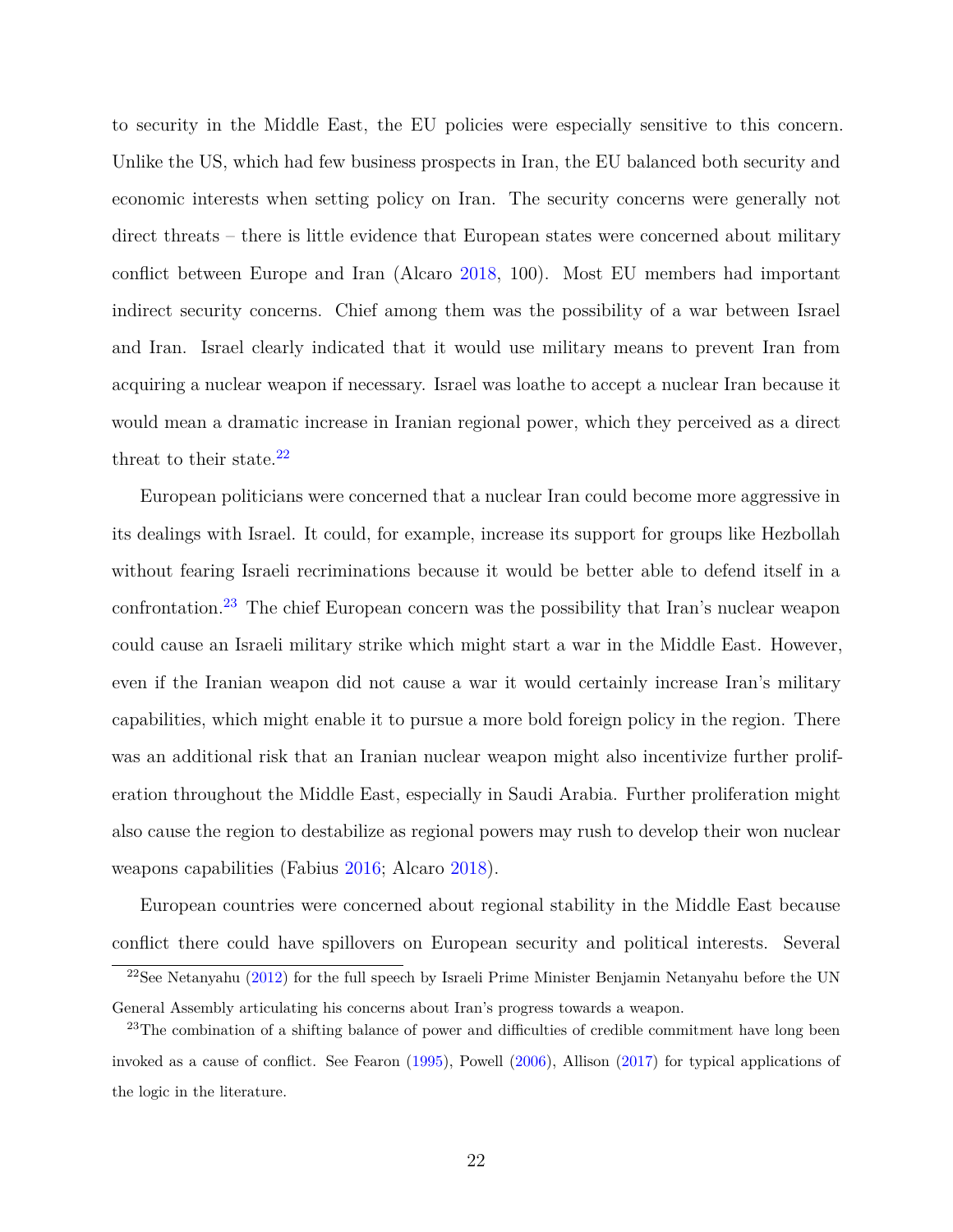European countries (especially the United Kingdom) maintained troops in the Middle East during this period who could have become entangled in a larger conflict (Alcaro [2018,](#page-31-4) 101). Evidence of the fear of an Israeli preventive strike abounds, especially later in the period. The French Foreign Minister Laurent Fabius who took office in 2012 wrote in his memoir, "the objective refocused to prevent an Israeli strike rather than on solving the basic problem of Iranian nuclear capacity" (Fabius [2016](#page-33-17), 9). Alcaro in his book cites an unnamed official from an E3 country who cited regional stability in the Middle East as the primary concern (Alcaro [2018](#page-31-4), 100).

#### **EU Institutions Enabled Sanctions Reversal**

The EU had access to its powerful European Commission Regulation and Decision policy instruments. These tools could set sanctions policy without ratification by constituent member states. EU sanctions were relatively more flexible because a relatively small number of veto players were involved in the decision. Circumventing national legislatures meant that the decision was insulated from domestic interest groups which might have opposed the deal (Tsebelis [2002](#page-36-7)). As a consequence, the EU negotiators could commit to removing sanctions as long as they had assurances from their respective representatives at the European Council. The institutional flexibility for setting sanctions in the EU increased its ability to commit to removing sanctions if Iran ended its nuclear program.

# **Dependent Variable: Iranian Perceptions and the Timing of the Deal**

An agreement was eventually made possible because the EU could credibly make the ncessary double commitment. The EU could credibly commit to imposing sanctions if Iran continued its nuclear program because the security implications of a nuclear Iran could stimulate a crisis that would directly affect Europe. The EU could also commit to lowering sanctions if Iran ended the program because its firms had significant economic interests in the area.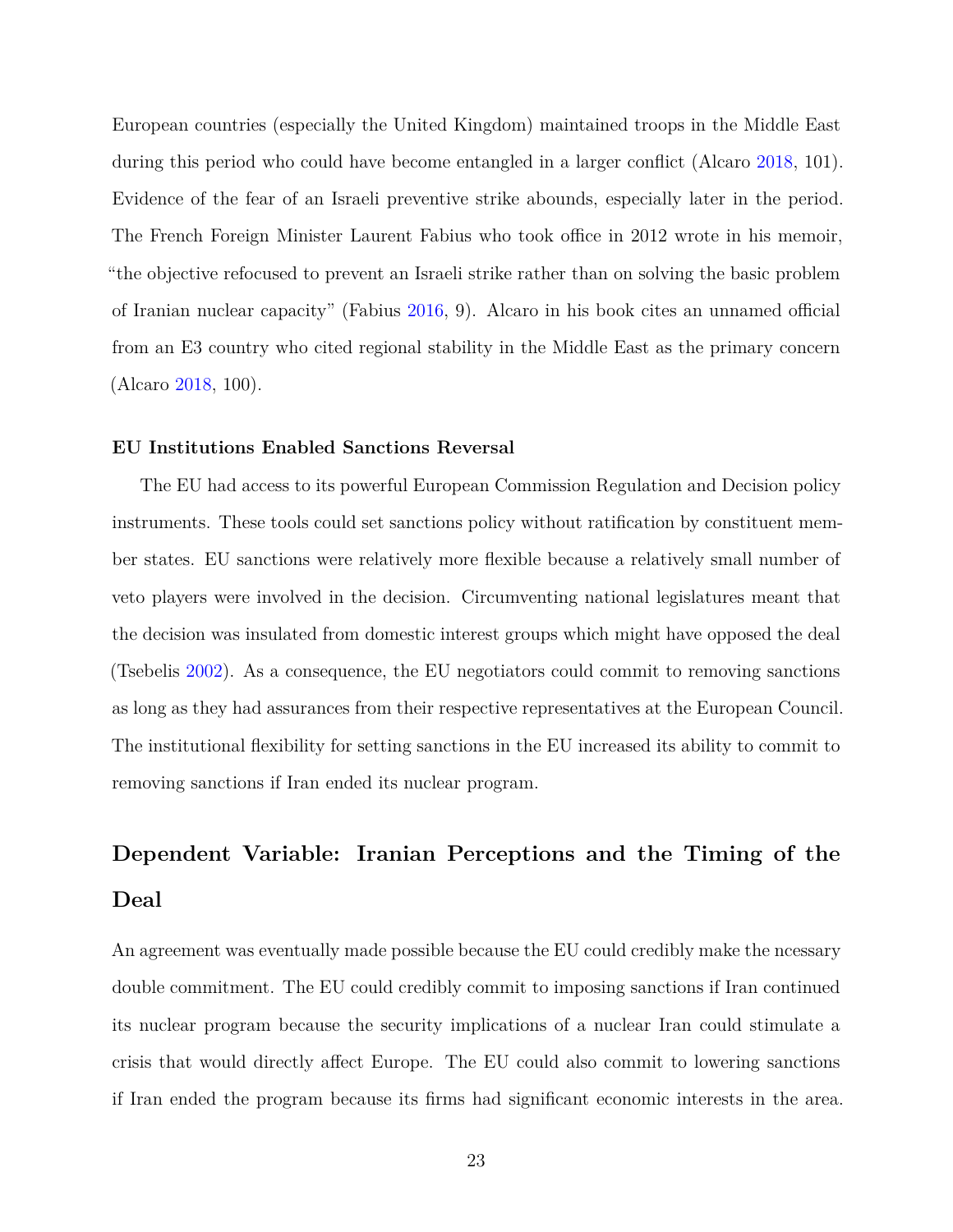The United States was not able to make a similar commitment because of its entrenched anti-Iranian interests and the hollowing out of any commercial interests in Iran after decades of sanctions.

Although the EU's commitment to the coercive assurance was necessary for the deal's success, the US presence in the coalition was still important. By promising to waive secondary sanctions the US increased the value of European trade with Iran, creating bigger incentives for Iran to end its program. The US and the EU succeeded as a coalition. Iran could expect sanctions on its nuclear program due to US pressure on its EU partners to take a hard line. Iran could also expect sanctions relief after ending the program because of EU pressure the US not to enforce its secondary sanctions and interfere with EU business in Iran.

#### **Iranian Perceptions of US and EU Commitments**

The theory expects that credible assurances from the EU were an important factor contributing to the success of the negotiation. Ideally, this hypothesis could be tested by examining the beliefs and expectations of the Iranian negotiators themselves. The historical record of the perceptions of Iranian negotiators is unfortunately quite sparse. However, in August 2021 the former Iranian Foreign Minister Mohammad Javad Zarif and coauthors published a detailed account of the negotiations from their perspective (Zarif et al. [2021](#page-36-9)). Although the work does not necessarily represent all Iranian perspectives, it does serve as a useful primary source.

The most stark evidence that Iranians did not believe the US could meaningfully remove its own sanctions comes from the book's account of an exchange between Zarif and US Secretary of State John Kerry in Vienna on July 27, 2015. Zarif is recorded as having said (edited for length):  $^{24}$  $^{24}$  $^{24}$ 

<span id="page-23-0"></span><sup>&</sup>lt;sup>24</sup>Quoted from "Dark Nature, Stubborn Understanding" Translated from the original: ین به نظر می آید که شما اصلاً قصدی ندارید به طور جدی تحریم ها را بردارید. براساس همین مقدمات برای شما به دقت روشن می کنم، مشکل کنونی ما فضای مانور هیئت مذاکراتی جمهوری اسلامی ایران نیست. مشکل عیان است و آن چیزی نیست مگر «نیت شما»... با این رویکرد آمده اید به ما بگویید صادقانه به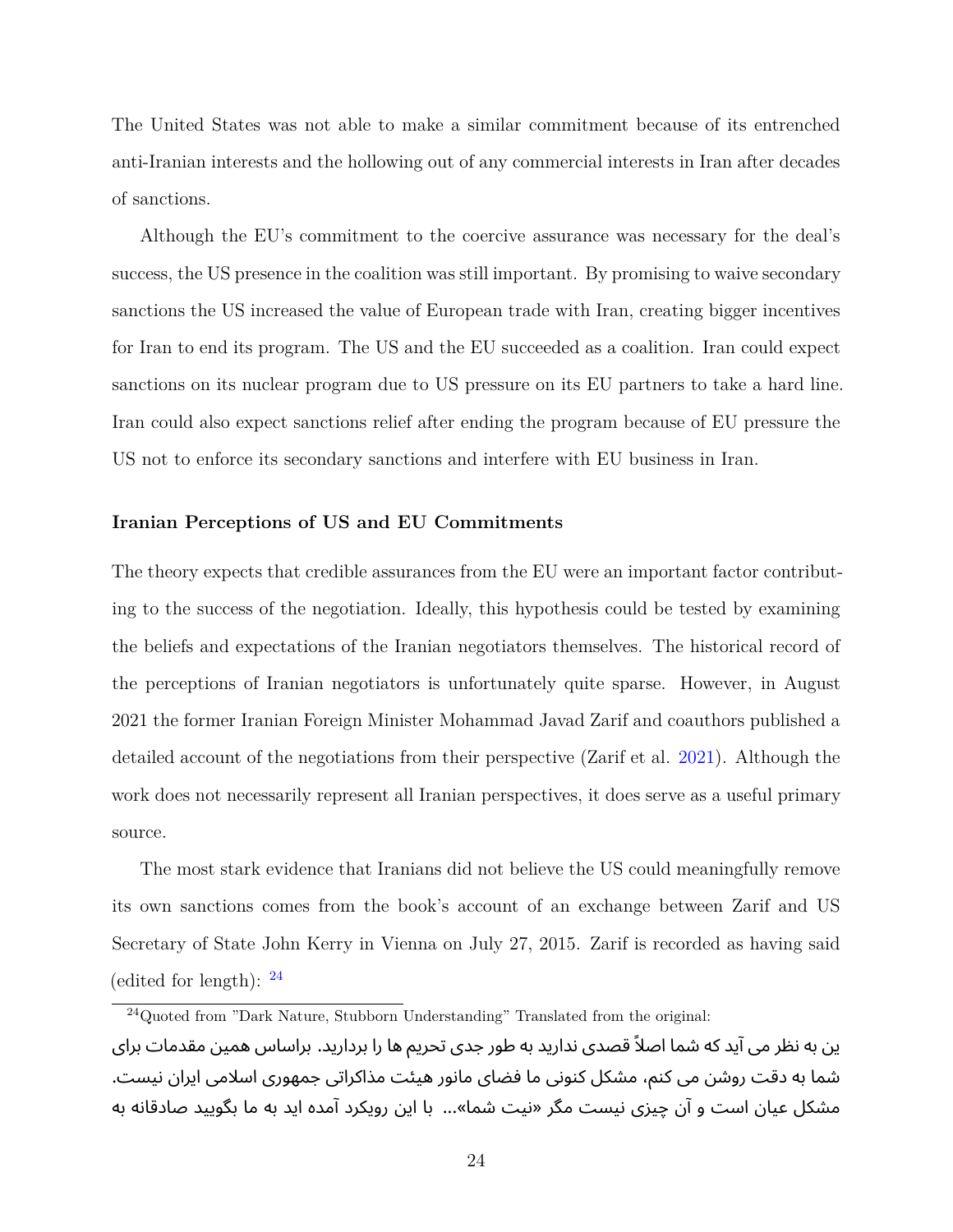It seems that you have no intention of seriously lifting the sanctions. Based on these preliminaries, I would like to make it clear to you that our current problem is not the maneuvering space of the negotiating team of the Islamic Republic of Iran. The problem is obvious and it is nothing but "your intent"... With this approach, can you tell us honestly that you are seeking the lifting of sanctions? pay attention; I do not mean sanctions imposed under false pretenses such as terrorism and human rights. I am well aware that you have created such a spider web of sanctions that even you are trapped in it. My view is entirely on the same nuclear-related sanctions.

Zarif's words indicate that he and his colleagues did not believe the United States was capable of unwinding the "spider web" of sanctions under any circumstances. This speech was given very late in the negotiation process and there is little time for attitudes to change before the JCPOA's implementation. Thus, the quote indicates that the Iranians were not expecting significant concessions from the United States on the eve of the negotiation's successful conclusion. Evidently, the US concessions were not crucial to the agreement.

By contrast, the Iranians believed that European markets would be opened to them after the deal was concluded. For example, the book recalls an attempt by the Deputy High Representative of the European Union Helga Schmidt to persuade the Iranian delegation that "after the suspension of EU sanctions, European companies will flock to Iran for business." The book records that the Iranian response to these assertions was that "The flow of European businessmen and companies to Iran may increase, but they will not start serious business with Iran until the implementation of secondary US sanctions is stopped."[25](#page-24-0) This دنبال لغو تحریم ها هستید؟ دقت کنید؛ منظور من تحریم های وضع شده به بهانه های واهی مانند تروریسم و حقوق بشر نیست. به دقت آگاه هستم، آنچنان شبکۀ تار عنکبوتی از تحریم ها ایجاد کرده اید که حتی خودتان هم درون آن گرفتار شده اید. نظرم کاملاً معطوف به همین تحریم های مرتبط با هسته ای است. <sup>25</sup>Quoted from section "Early Suspension of Sanctions". Translated from the original:

<span id="page-24-0"></span>خانم اشمید که با این استدلال و منطق متین مواجه شده بود، کوشید به اقناع هیئت ایرانی بپردازد. وی با ابراز این بیان معمول که«پس از تعلیق تحریم های اتحادیۀ اروپا شرکت های اروپایی برای کار تجارتی به ایران ِ سرازیر خواهند شد»، عزم خود را برای شرح و بسط آینده ای نامشخص نشان داد. پیش از تفصیل و تبیین آن افق، مسئولان ایرانی مورد اشاره به وی تذکر دادند: ممکن است رفت و آمد تجار و شرکت های اروپایی به ایران تشدید شود، ولی تا زمانی که اجرای تحریم های ثانویۀ آمریکا متوقف نشود، این شرکت ها کار جدی با ایران شروع نخواهند کرد.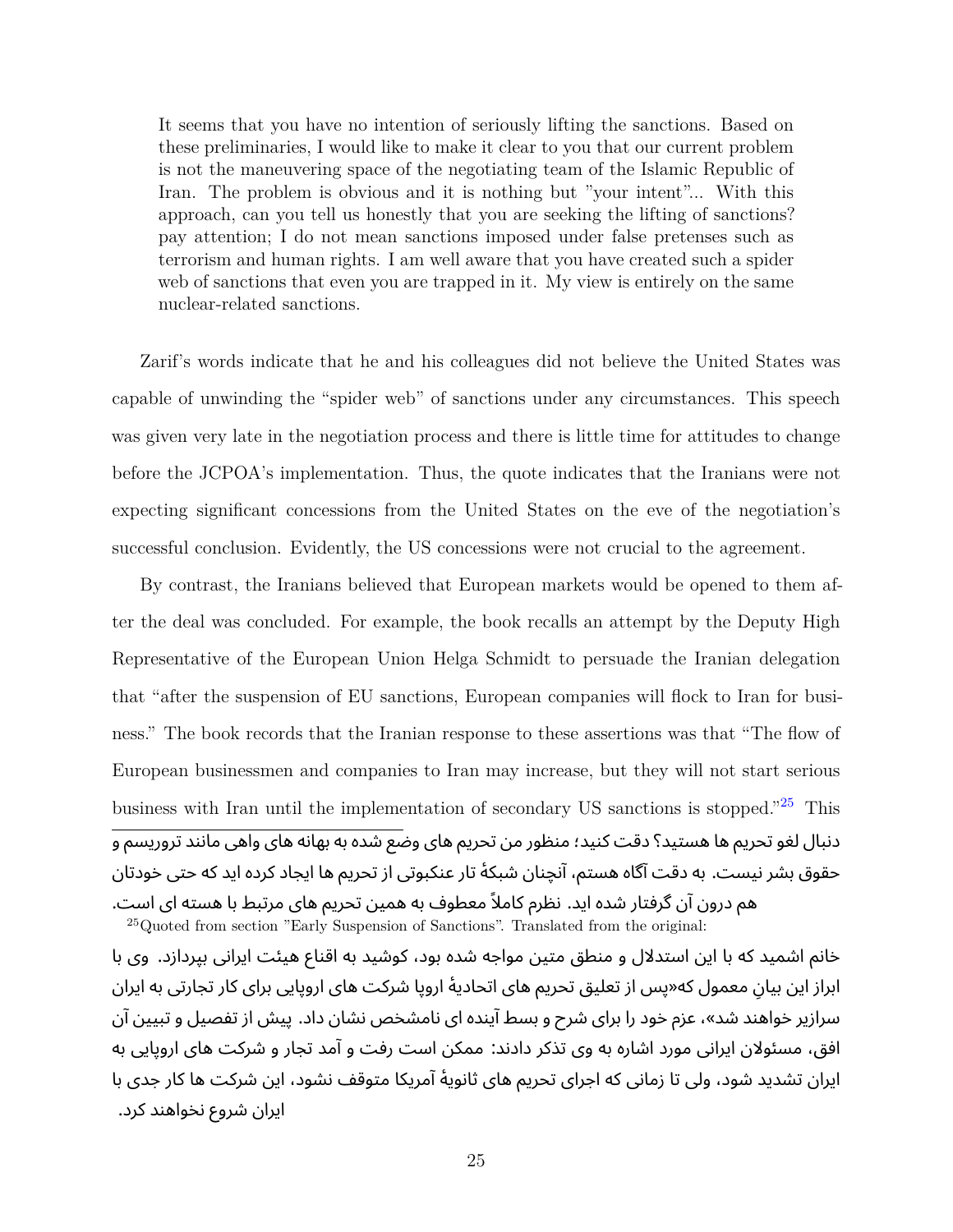response indicates the Iranians perceived European firms as potentially important business partners. But they also understood that the potential windfall was limited by American secondary sanctions. Indeed, the book records that the Iranians received assurances that the Europeans lobbied the US government to ensure the integrity of the deal. $^{26}$  $^{26}$  $^{26}$ 

The book openly acknowledges that securing access to EU oil markets was one of Iran's primary objectives. Quoting an internal memo from Zarif, the West had imposed restrictions on Iranian oil imports "knowing that economic issues were influential." <sup>[27](#page-25-1)</sup> The US did not import Iranian oil, so this section of the book must be referring to the EU oil embargo. This evidence bolsters the case that Iranians were particularly responsive to the EU oil embargo which was only enacted once EU security concerns had reached a breaking point. Thus, it stands to reason that Iran would not have accepted the JCPOA if it did not believe that its access to European oil markets could be restored.

The documentary evidence demonstrates that Iranian negotiators perceived the EU promises to remove the sanctions as credible. However, they did not believe that the US was

<span id="page-25-0"></span><sup>26</sup>Translated from the original:

این اظهار عجز گروه مذاکراتی آمریکا از فشار سنگین جمهوری خواهان بر دولت دموکرات آقای اوباما منحصر به این اظهارات نبود. پیش از ورود وزیر خارجه، خانم شرمن هم طی سخنان خود در چند مقطع به شرایط حاد سیاسی در آمریکا ارجاع داده بود. به رغم این گونه اظهارات، وی تا پیش از سخنان آقای کری با استناد به سخنرانی رئیس جمهور کشورش که بیان داشته بود: «تحریم های جدید را وتو خواهد کرد»، ابراز امیدواری می کرد که توافق پیش از اخذ تصمیمات سخت کنگره حاصل خواهد شد. معاون وزیر خارجۀ آمریکا همچنین به ابتکارات اروپایی ها برای تأثیرگذاری بر کنگره و به خصوص مقالۀ مشترک وزرای خارجۀ سه کشور آلمان، انگلیس و فرانسه به همراه خانم موگرینی در روزنامۀ واشنگتن پست اشاره کرده و می گوید آنها هم فعال شده اند تا جلوی کنگره را بگیرند.

<span id="page-25-1"></span> $^{27}$ Quoted from section "Fuel exchange with 'nations'". Translated from the original:

متن این تحلیل سپس نتیجه می گرفت که دنیای غرب پس از حصول اطمینان از اینکه نفت و درآمدهای حاصل از صادرات آن به درون زندگی مردم وارد شده، اعمال محدودیت بر بهره مندی از درآمدهای نفتی را، با علم به اینکه مسائل اقتصادی از اثرگذاری زیادی برخوردارند، به طور جدی در برنامۀ خود قرار داده است. از آنجایی که نفت در اقتصاد ایران نقشی تعیین کننده داشته و این نقش در دولت نهم و دهم افزایشی چشمگیر یافته بود، اقتصاددانان مشارکت کننده در تدوین گزارش به توضیحی مختصر در مورد تحولات این بخش در فرایند تحریم پرداختند.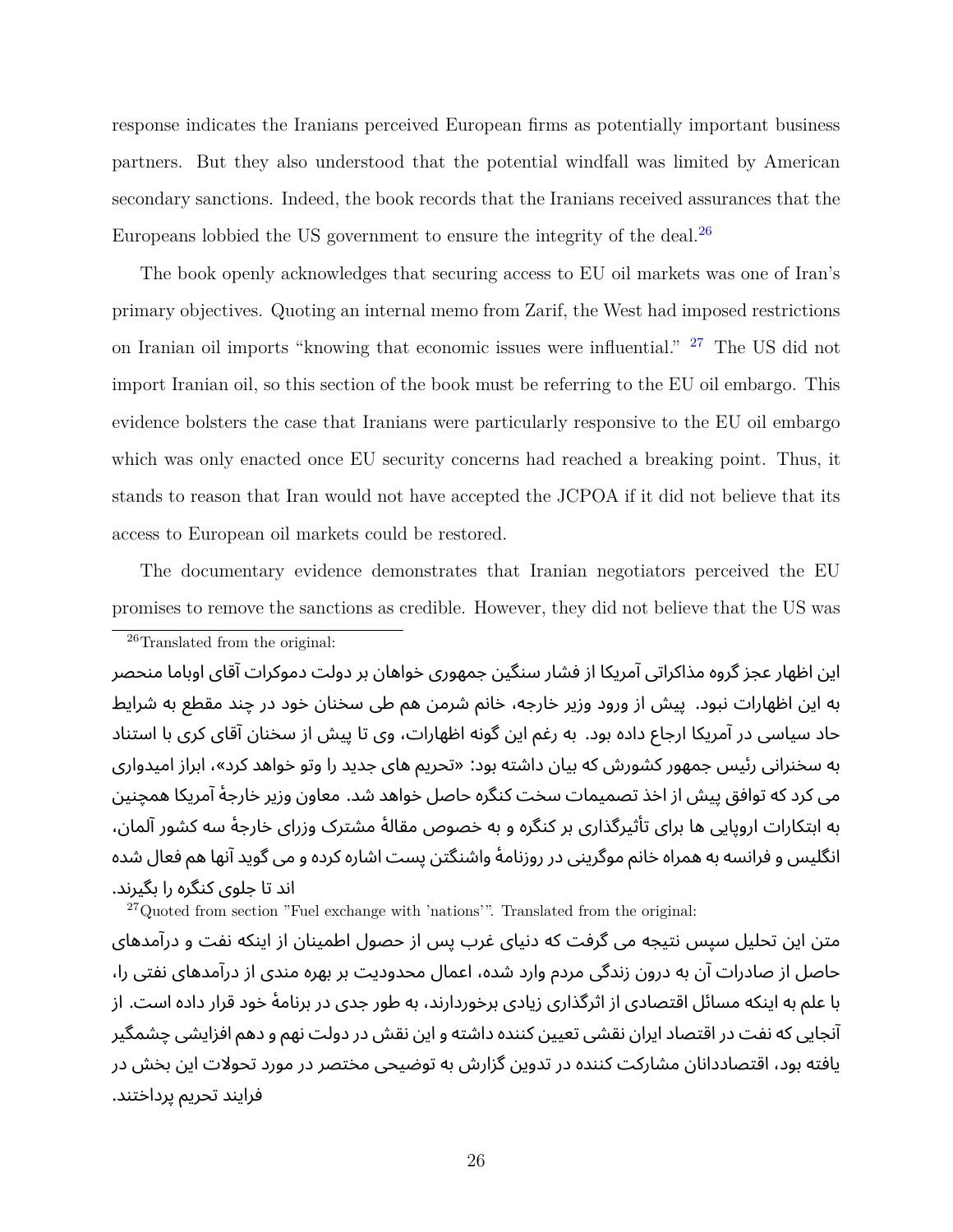capable of significantly rolling the sanctions back. Zarif made his skepticism of US sincerity known right before signing the JCPOA, an indication that US credibility was not important to finalizing a deal. But they also understood that EU markets would only be meaningful if the US did not enforce its secondary sanctions. They expected European pressure on the Americans to waive the secondary sanctions to give them an opportunity to do business.

#### **The Timing of the Deal**

Negotiations were conducted in relative secrecy making it difficult to ascertain a historical account of the process at the time of writing. Nonetheless, it is clear that progress was much more rapid after 2013. Encouraged by progress in the first few sessions of the year, Obama and Iranian President Hassan Rouhani spoke on the phone in September 2013, marking the first time an American president spoke with an Iranian president since the Revolution (Roberts and Borger [2013\)](#page-35-19). The IAEA certified Iran's compliance for the first time in early 2014 (IAEA [2014](#page-34-17)). Productive negotiations consistently occurred during 2014 and finally in 2015 the JCPOA was agreed.

The spike in productive negotiations occurred soon after the EU imposed its ban on imports of Iranian oil in 2012 (Council of the European Union [2012](#page-32-20); Fassihi and Biers [2012](#page-33-15)). This was the moment when the EU suddenly became capable of making the double commitment. The EU was resolved to bear the costs of sanctions if Iran pursued a nuclear weapon because its politicians judged the geopolitical consequences to be serious. Furthermore, the EU could credibly commit to removing sanctions if Iran ended the program because there would be pressure from industry groups to do so. The EU's decision to remove opposition to stringent multilateral sanctions and to impose unilateral sanctions immediately preceded the successful end of negotiations.[28](#page-26-0)

<span id="page-26-0"></span><sup>28</sup>It is not possible to determine the impact of Rouhani's election on the timing of the agreement without better access to the classified documentation of the negotiation. Rouhani's election is an important confounder in the analysis in the sense that the effect of his election on the timing of the deal's finalization cannot be determined at this time.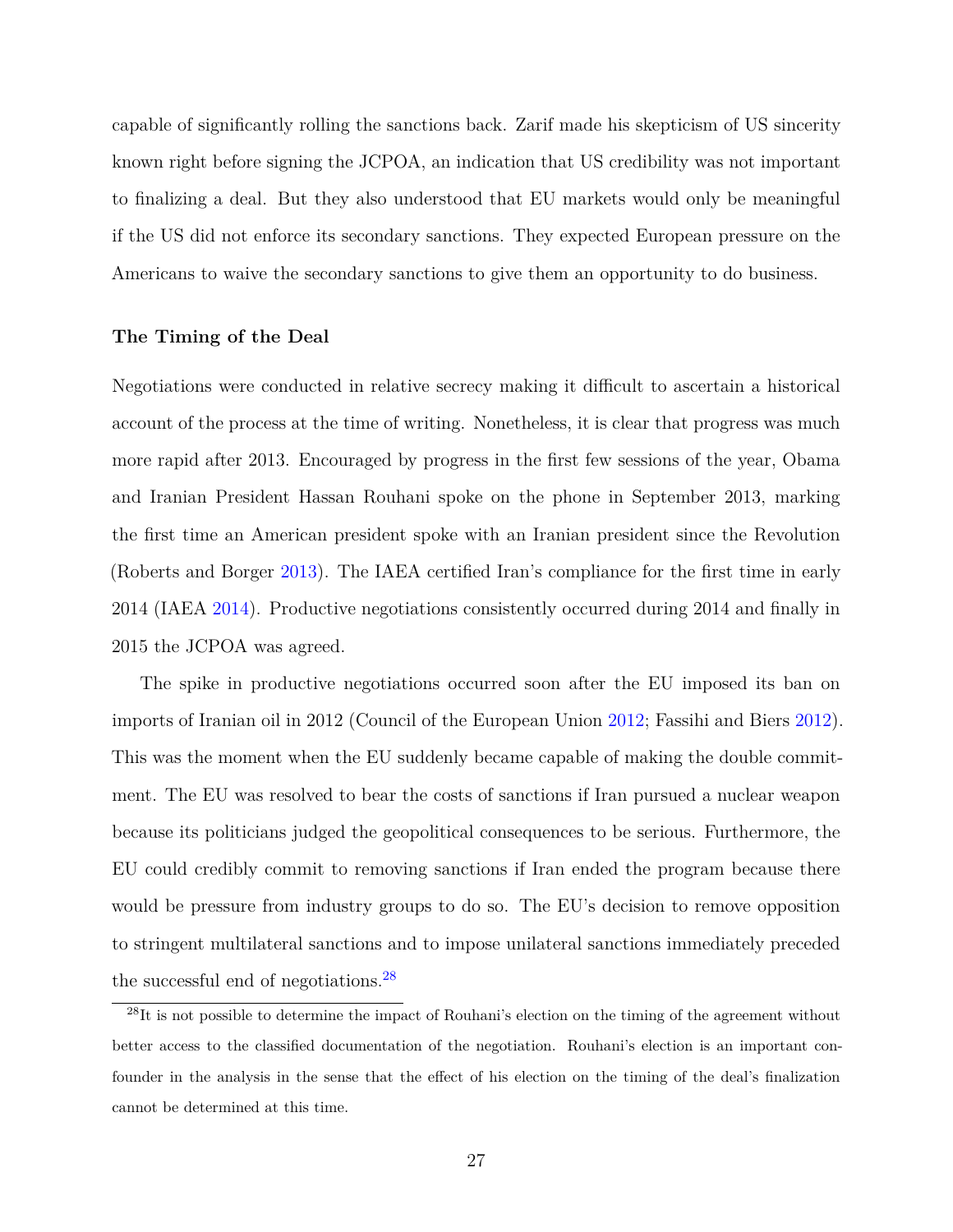The pressure on European governments to keep markets open promoted its ability to commit to removing sanctions once the nuclear program was terminated. In fact, European businesses rushed to secure new investments in Iran even before the deal was finalized. In the words of a chief economist at a London investment firm, "This is the last major opportunity out there in the world that can suddenly become accessible, almost overnight."[29](#page-27-0) As early as February 2014, a mission of 100 French companies including Renault traveled to Tehran to investigate opportunities (Kahn [2014\)](#page-34-18). By contrast, when the US based General Electric provided services to repair Iranian civilian aircraft engines, apparently concerned about a public backlash or financial penalties, promised to donate any profit to charity (Hepher and Shalal [2014\)](#page-34-19).

Despite the pressure from businesses, the EU had to prioritize the worsening security situation in its foreign policy decisionmaking. Thus, the EU was able to commit to imposing sanctions while Iran continued to pursue a nuclear weapon. As discussed in Section , Greece, Italy, and Spain were under heavy pressure during the Euro Crisis and were very reluctant to embrace any sanctions that could increase oil prices (Germain [2012](#page-33-18); Habibi [2015](#page-33-19)). As Iran's nuclear program began to threaten regional stability and Israel's threats to take military action against Iran's nuclear facilities grew increasingly serious the uncertainty about whether EU firms could access those commercial interests increased (Alcaro [2018](#page-31-4)). If a war broke out then EU firms with interests in Iran would not be able to do business whether or not there were sanctions. Also, the EU states which had been pressing for sanctions to protect national security could make a more persuasive argument as the situation grew more dire.

The United States took few actions which could explain the sudden resolution of the dispute in 2014-2015. While the Obama administration was much more open to a deal, this openness alone could not account for the timing of the resolution. In particular, the Obama administration could not credibly promise to remove sanctions on Iran because most of the US sanctions by this time were codified in law and would require Congressional

<span id="page-27-0"></span> $29$ Quoted in Kahn  $(2014)$  $(2014)$ .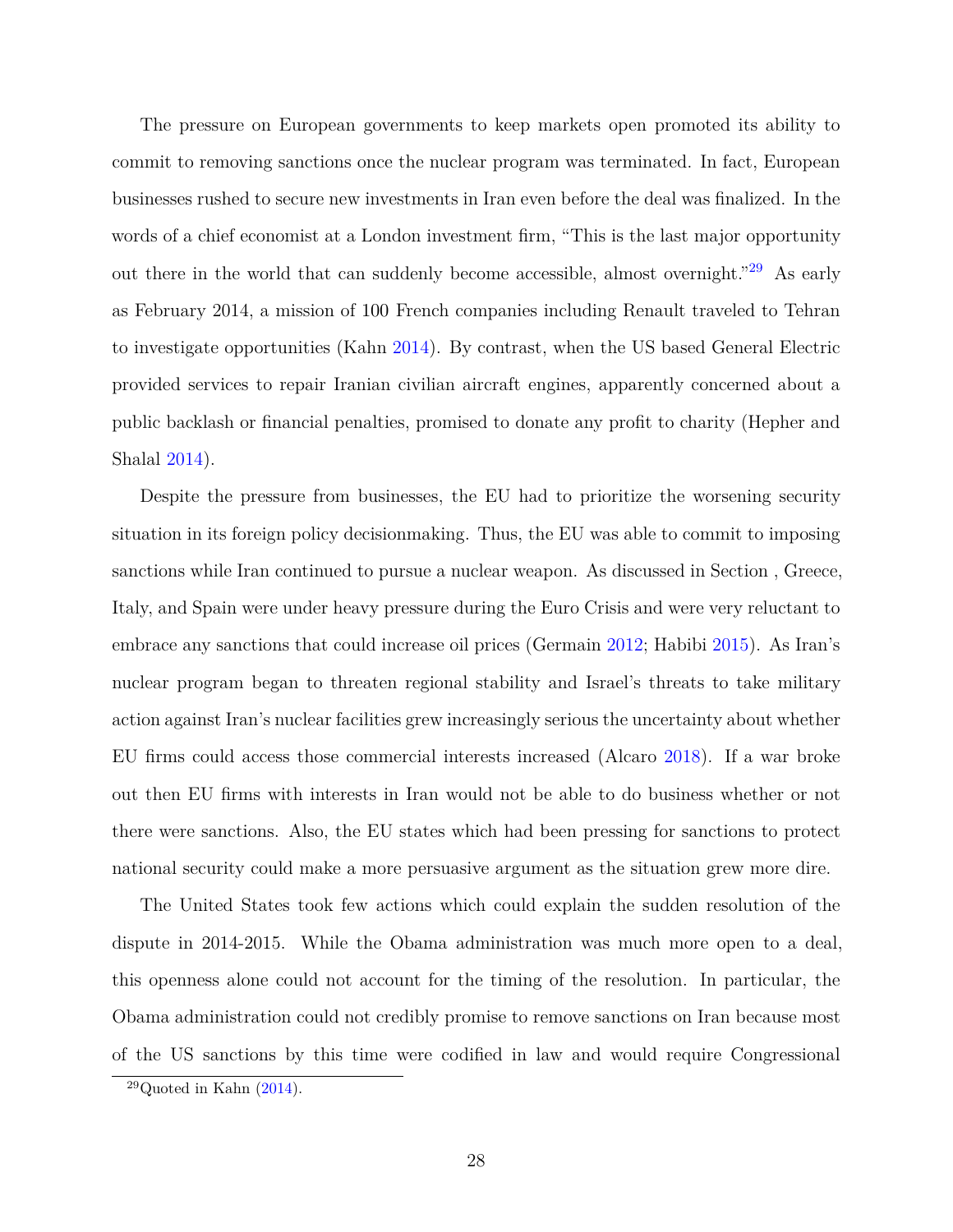action to reverse. Congress showed no interest in removing sanctions even when negotiations were progressing. On the contrary, Congress actively worked to undermine the fledgling deal and preserve the sanctions regime. On March 9, 2015 Senator Tom Cotton (R-AR) sent an open letter signed by 46 members of Congress to the Iranian Parliament which ominously declared that any deal which is not endorsed by the American legislature could be unwound by a future US President (Rogin [2015\)](#page-35-20). Senator Bob Corker (R-TN) introduced the Iran Nuclear Agreement Review Act of 2015 which required the President to submit the deal for Congressional review before it could be implemented. The Act also prohibited the President from removing sanctions on Iran during the review period. In an indication of the Congressional stance on Iran, Corker's bill passed both chambers with veto proof majorities, in the Senate by a vote of 98−1 and in the House by a vote of 400−25. The US was evidently resolved to continue bearing the costs of sanctions. But there was no credible promise that sanctions could be removed when the nuclear program was ended.

# **The Role of the Coalition**

The role of the US-EU coalition was essential to the successful conclusion of the Iran Deal negotiations. As evidenced by the reaction of the US politicians to the JCPOA, there was no path to the removal of US sanctions even if Iran ended its nuclear program. However, the EU was able to remove the bulk of its sanctions primarily because its sanctions policy was only politically sustainable if Iran continued its nuclear program. The EU's ability to make coercive assurances to Iran made a deal possible even though the US could not make similar assurances. However, the US presence at the negotiations was probably also essential because President Obama needed to waive secondary sanctions in order for the European concessions to be meaningful to Iran. By promising not to interfere with the EU-Iran trade, the US was able to increase the value of EU concessions to Iran. The US promises to waive the secondary sanctions were credible because of pressure from their coalition partners.

Why were US promises to waive secondary sanctions more credible than its promises to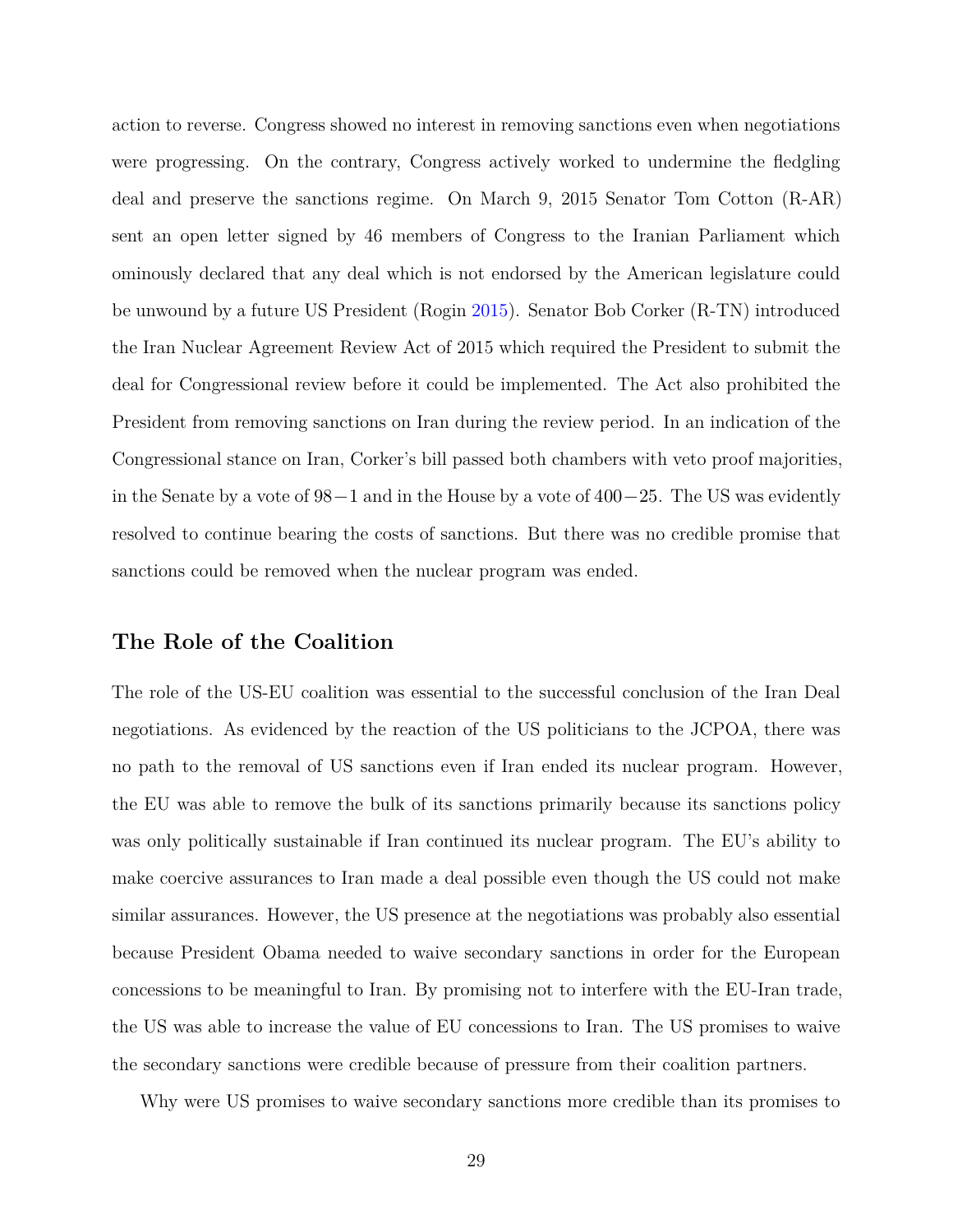end the primary sanctions? In short, the US negotiators could use their European allies as a commitment device. First, US firms have more at stake in secondary sanctions. If an American firm loses its access to the Iranian market it could lose some profit, but if the same firm loses access to the European market it could face bankruptcy. The prominence of supply chains ensure that interruptions in transatlantic trade are not to be contemplated lightly. Thus, US firms would oppose secondary sanctions more strongly. European firms may choose to defy the US secondary sanctions knowing that their business partners in the US would seek exemptions or directly oppose the enforcement of secondary sanctions. Second, the EU had committed to removing its sanctions and understood that these concessions were only meaningful if the US did not enforce its secondary sanctions. Thus, the US could risk incurring European wrath if it attempted to interfere. By raising the costs of enforcing the secondary sanctions the US is able to credibly commit (Putnam [1988](#page-35-9)).

It should be noted that Iran must have been aware of the possibility that the Obama administration could be replaced by a future Republican administration hostile to the deal. The disposition of the American president matters for institutional reasons. Under the law, the US president has the authority to waive secondary sanctions. It is also the case that many of the secondary sanctions were initially imposed as executive orders, which can be revoked or reintroduced solely at the discretion of the chief executive. The possibility of a hostile future administration could dampen the value of the American promises to remove secondary sanctions. However, the reimposition of secondary sanctions would generate the same backlash from industry no matter which president gives the order. Firms may even be relatively more successful at receiving special exemptions from secondary sanctions under a Republican administration, meaning that they could have a better chance at undermining sanctions. That being said, the possibility that the US would reimpose secondary sanctions in the future could potentially cause European firms to hesitate before making long term investments in Iran. But this is only possible if those firms believed that a new US presidential administration's hostility towards Iran could outweigh the value of their trade with American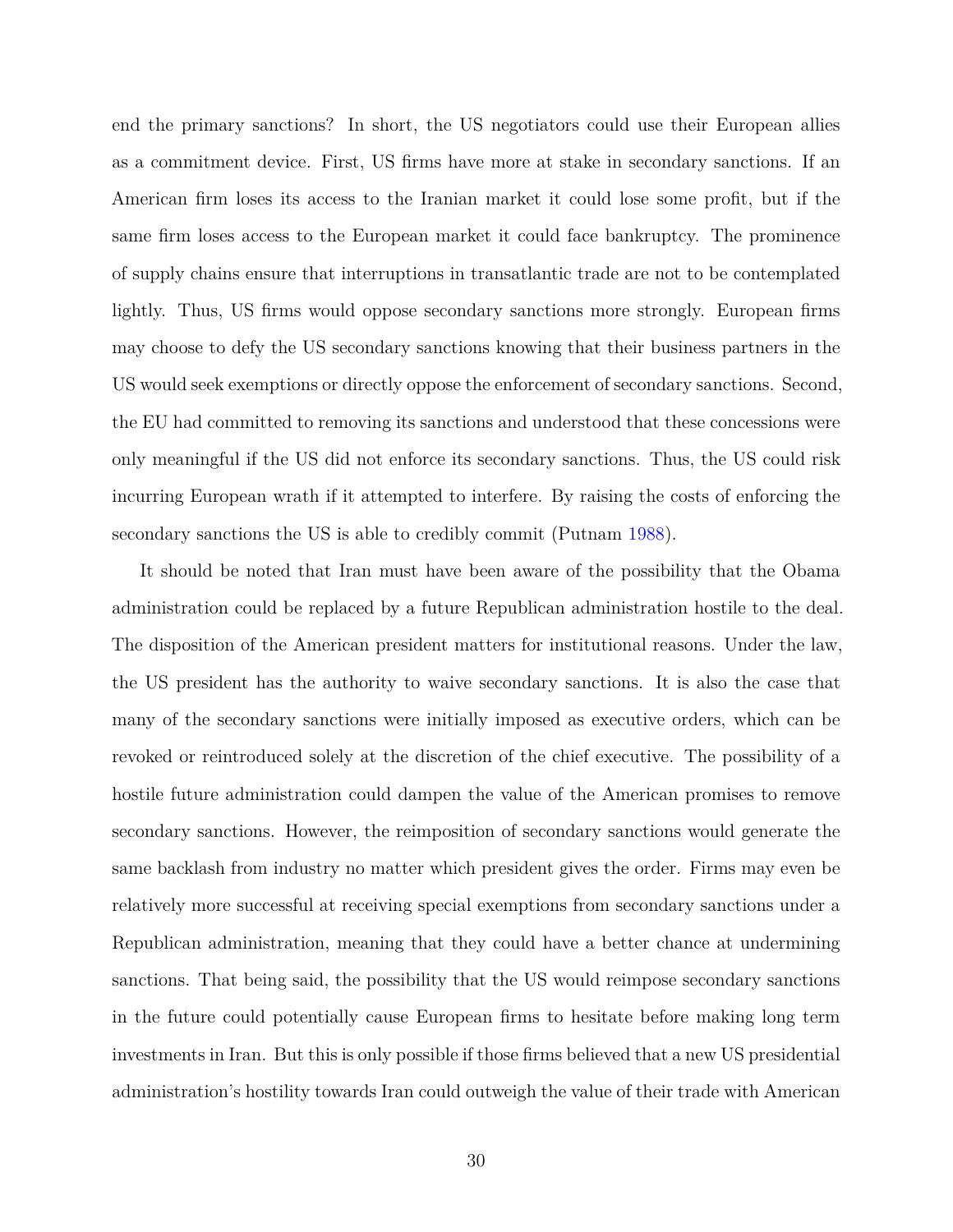firms. Regardless of the preferred policy of a future administration, Iran could be confident in the US's commitment to the JCPOA for at least the duration of Obama's presidency.

Domestic US and EU institutions had a major effect on the final agreement. Crucially, the US institutions gave the President enough power to waive the secondary sanctions but not enough to substantially roll back most of the US sanctions regime. Therefore, the American sanctions relief was meaningful, but only to the extent that it increased the value of the Iranian market to European (not American) firms. The sanctions were ended using EU Decisions and Regulations, which are legal instruments automatically applying to all members of the EU and do not need to be ratified by domestic legislative bodies (Consolidated Version of the Treaty on the Functioning of the European Union,  $n.d.$ ). [^eu-legislation] The availability of EU Decisions and Regulations for both imposing and removing sanctions greatly reduced the difficulty of amending the sanctions regime. The flexibility of the legal instruments made their coercive assurances more credible.

# **Conclusion**

In the United States some analysts have argued that American resolve to maintain its hard line position against Iran has the potential to weaken the Iranian regime and eventually lead to its collapse. These analysts argue that the JCPOA represents a wavering of American resolve which will reduce American influence. In an op-ed titled "To Stop Iran's Bomb, Bomb Iran" for the *New York Times,* future National Security Advisor John Bolton wrote in March 2015:

The inescapable conclusion is that Iran will not negotiate away its nuclear program. Nor will sanctions block its building a broad and deep weapons infrastructure. The inconvenient truth is that only military action like Israel's 1981 attack on Saddam Hussein's Osirak reactor in Iraq or its 2007 destruction of a Syrian reactor, designed and built by North Korea, can accomplish what is required. Time is terribly short, but a strike can still succeed.

Rendering inoperable the Natanz and Fordow uranium-enrichment installations and the Arak heavy-water production facility and reactor would be priorities. So,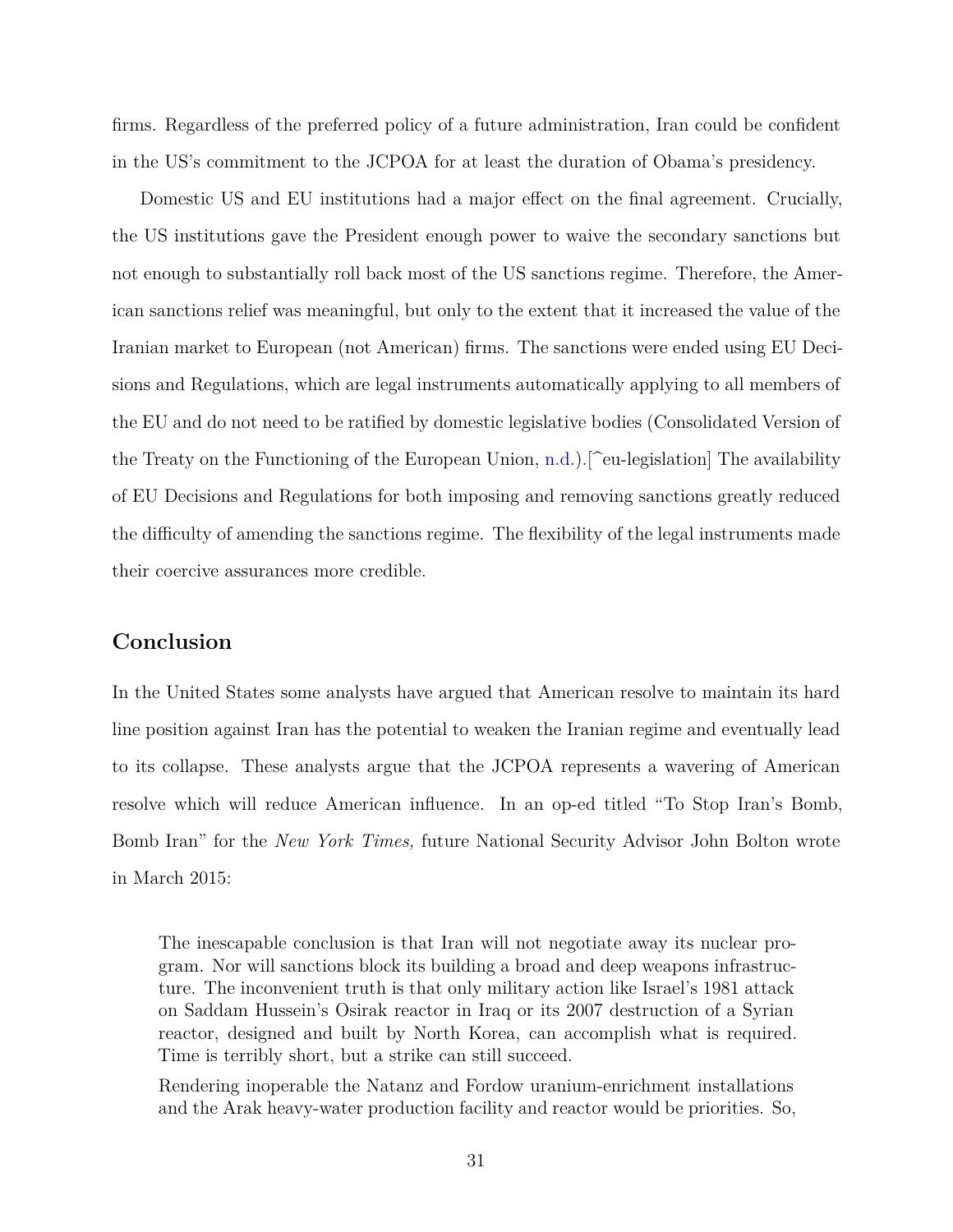too, would be the little-noticed but critical uranium-conversion facility at Isfahan. An attack need not destroy all of Iran's nuclear infrastructure, but by breaking key links in the nuclear-fuel cycle, it could set back its program by three to five years. The United States could do a thorough job of destruction, but Israel alone can do what's necessary. Such action should be combined with vigorous American support for Iran's opposition, aimed at regime change in Tehran. (Bolton 2015)

In stark contrast to Bolton's conclusion, the analysis of the negotiation of the JCPOA in this article demonstrates how excessive American resolve has the potential to perversely reduce American influence. The US inability to offer credible coercive assurances is precisely what undermined its own effectiveness in the negotiation process. The implication is that if the United States really does wish to exert influence over Iranian policy then its strategic commitment to unwavering hostility may actually be counterproductive.

By contrast, the EU's political situation encouraged the credibility of its assurances. European security interests made sanctions against Iran's nuclear program mandatory. At the same time, European business interests made sanctions relief mandatory when Iran halts its nuclear program. The Iranian government decided that the potential business relationship with Europe was worth more than its pursuit of weapons. Finally, the US-EU coalition was necessary to negotiate the deal. The role of the US was to guarantee that it it would not attempt to interfere with European businesses interested in Iranian markets.

# **References**

Abrahamian, Ervand. 1982. *Iran Between Two Revolutions*. Princeton University Press.

<span id="page-31-3"></span><span id="page-31-1"></span>———. 1993. *Khomeinism: Essays on the Islamic Republic*. Univ of California Press. ———. 2001. "The 1953 Coup in Iran." *Science & Society* 65 (2). Guilford Press:

<span id="page-31-4"></span><span id="page-31-2"></span>182–215. Alcaro, R. 2018. *Europe and Iran's Nuclear Crisis: Lead Groups and Eu Foreign Policy-Making*. Palgrave Studies in European Union Politics. Springer International Publishing. <https://books.google.com/books?id=Owh-swEACAAJ>.

<span id="page-31-5"></span>Alcaro, Riccardo. 2014. "Should Washington be Concerned with Italy's Iran Policy?" Brookings.

<span id="page-31-0"></span>Alesina, Alberto, and Allan Drazen. 1991. "Why Are Stabilizations Delayed?" *The American Economic Review*. JSTOR, 1170–88.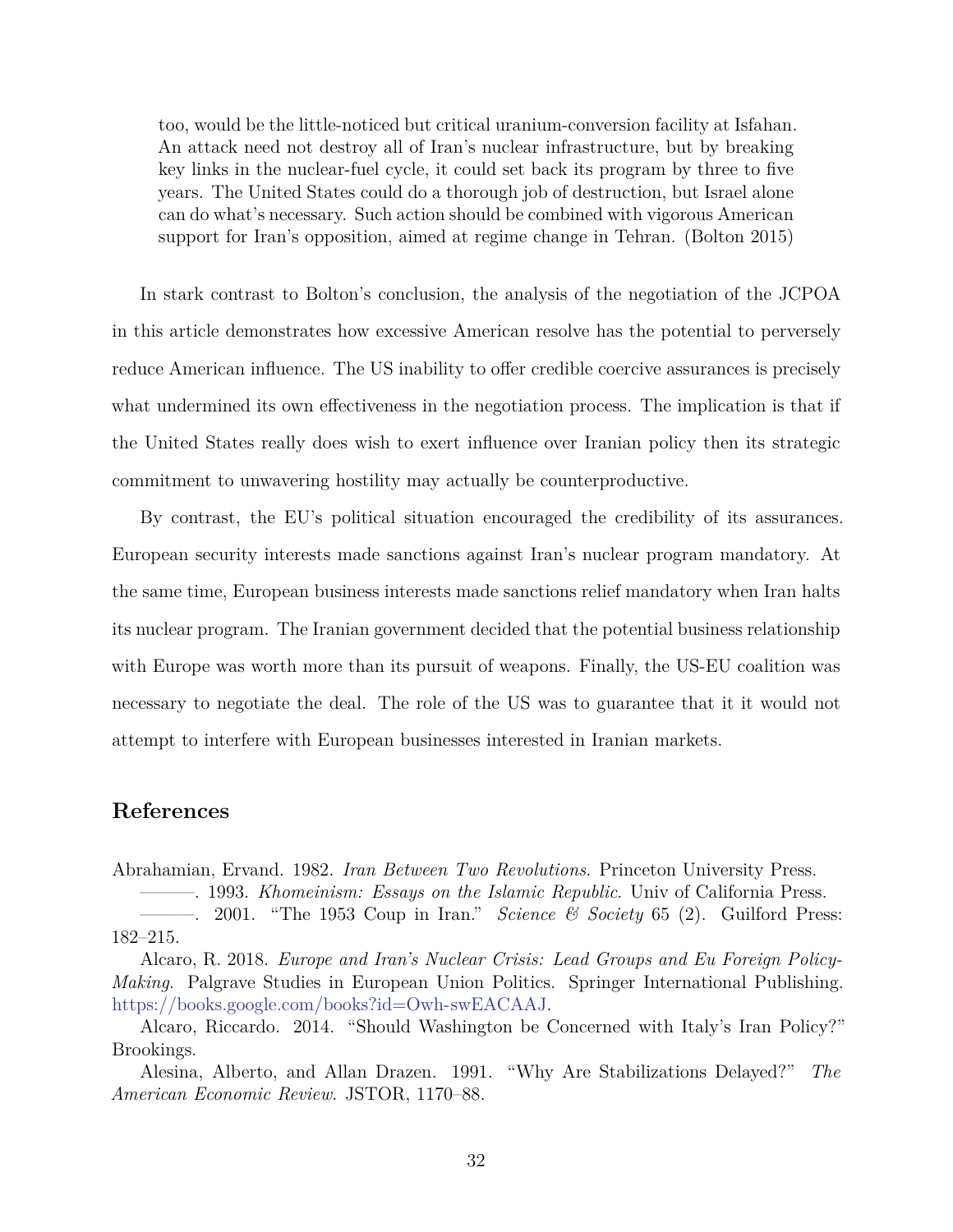<span id="page-32-7"></span>Allen, Susan Hannah. 2008. "The Domestic Political Costs of Economic Sanctions." *Journal of Conflict Resolution* 52 (6). Sage Publications Sage CA: Los Angeles, CA: 916–44.

<span id="page-32-19"></span>Allison, Graham. 2017. *Destined for War: Can America and China Escape Thucydides's Trap?* Houghton Mifflin Harcourt.

<span id="page-32-14"></span>Bahgat, Gawdat. 2006. "Nuclear Proliferation: The Islamic Republic of Iran." *International Studies Perspectives* 7 (2). Blackwell Publishing Inc Malden, USA: 124–36.

<span id="page-32-8"></span>Baker, William D, and John R O'Neal. 2001. "Patriotism or Opinion Leadership? The Nature and Origins of the "Rally'round the Flag"" Effect." *Journal of Conflict Resolution* 45 (5). Sage Publications, Inc. 2455 Teller Road, Thousand Oaks, CA 91320: 661–87.

<span id="page-32-0"></span>Banks, Jeffrey S. 1990. "Equilibrium Behavior in Crisis Bargaining Games." *American Journal of Political Science*. JSTOR, 599–614.

<span id="page-32-9"></span>Baum, Matthew A. 2002. "The Constituent Foundations of the Rally-Round-the-Flag Phenomenon." *International Studies Quarterly* 46 (2). Blackwell Publishers, Inc. Boston, USA; Oxford, UK: 263–98.

Bolton, John R. 2015. "To Stop Iran's Bomb, Bomb Iran." *The New York Times*. Bush, George W. 2002. "President Delivers State of the Union."

<span id="page-32-17"></span><span id="page-32-15"></span>Byman, Daniel L. 2016. "The U.S.-Saudi Arabia counterterrorism relationship." *Testimony Before the House Committee on Foreign Affairs Subcommittee on Terrorism, Nonproliferation, and Trade*.

<span id="page-32-6"></span>Cebul, Matthew D, Allan Dafoe, and Nuno P Monteiro. 2021. "Coercion and the Credibility of Assurances." *The Journal of Politics* 83 (3). The University of Chicago Press Chicago, IL: 000–000.

<span id="page-32-3"></span>Chapman, Terrence L, and Scott Wolford. 2010. "International Organizations, Strategy, and Crisis Bargaining." *The Journal of Politics* 72 (1). Cambridge University Press New York, USA: 227–42.

<span id="page-32-4"></span>Christensen, Thomas J. 1992. "Threats, Assurances, and the Last Chance for Peace: The Lessons of Mao's Korean War Telegrams." *International Security* 17 (1). JSTOR: 122–54.

<span id="page-32-10"></span>Chubin, Shahram. 2010. *Iran's Nuclear Ambitions*. Brookings Institution Press.

<span id="page-32-13"></span>Chubin, Shahram, and Robert S Litwak. 2003. "Debating Iran's Nuclear Aspirations." *Washington Quarterly* 26 (4). Taylor & Francis: 99–114.

Clinton, Hillary R. 2011. "America's Pacific Century." *Foreign Policy*.

<span id="page-32-18"></span>Consolidated Version of the Treaty on the Functioning of the European Union. n.d.

<span id="page-32-21"></span><span id="page-32-20"></span>Council of the European Union. 2012. "Council Regulation (EU) 267/2012."

<span id="page-32-16"></span>Council on Foreign Relations. 2018. "U.S.-Saudi Relations." Council on Foreign Relations.

<span id="page-32-2"></span>Dafoe, Allan, Remco Zwetsloot, and Matthew Cebul. 2021. "Reputations for Resolve and Higher-Order Beliefs in Crisis Bargaining." *Journal of Conflict Resolution*. SAGE Publications Sage CA: Los Angeles, CA, 0022002721995549.

<span id="page-32-12"></span>Davenport, Kelsey. 2015. "Official Proposals on the Iranian Nuclear Issue, 2003-2013." Arms Control Association.

<span id="page-32-11"></span>———. 2018. "Timeline of Nuclear Diplomacy With Iran." Arms Control Association. Davis, James W. 2000. *Threats and Promises: The Pursuit of International Influence*. JHU Press.

<span id="page-32-5"></span><span id="page-32-1"></span>Debs, Alexandre, and Jessica Chen Weiss. 2016. "Circumstances, Domestic Audiences,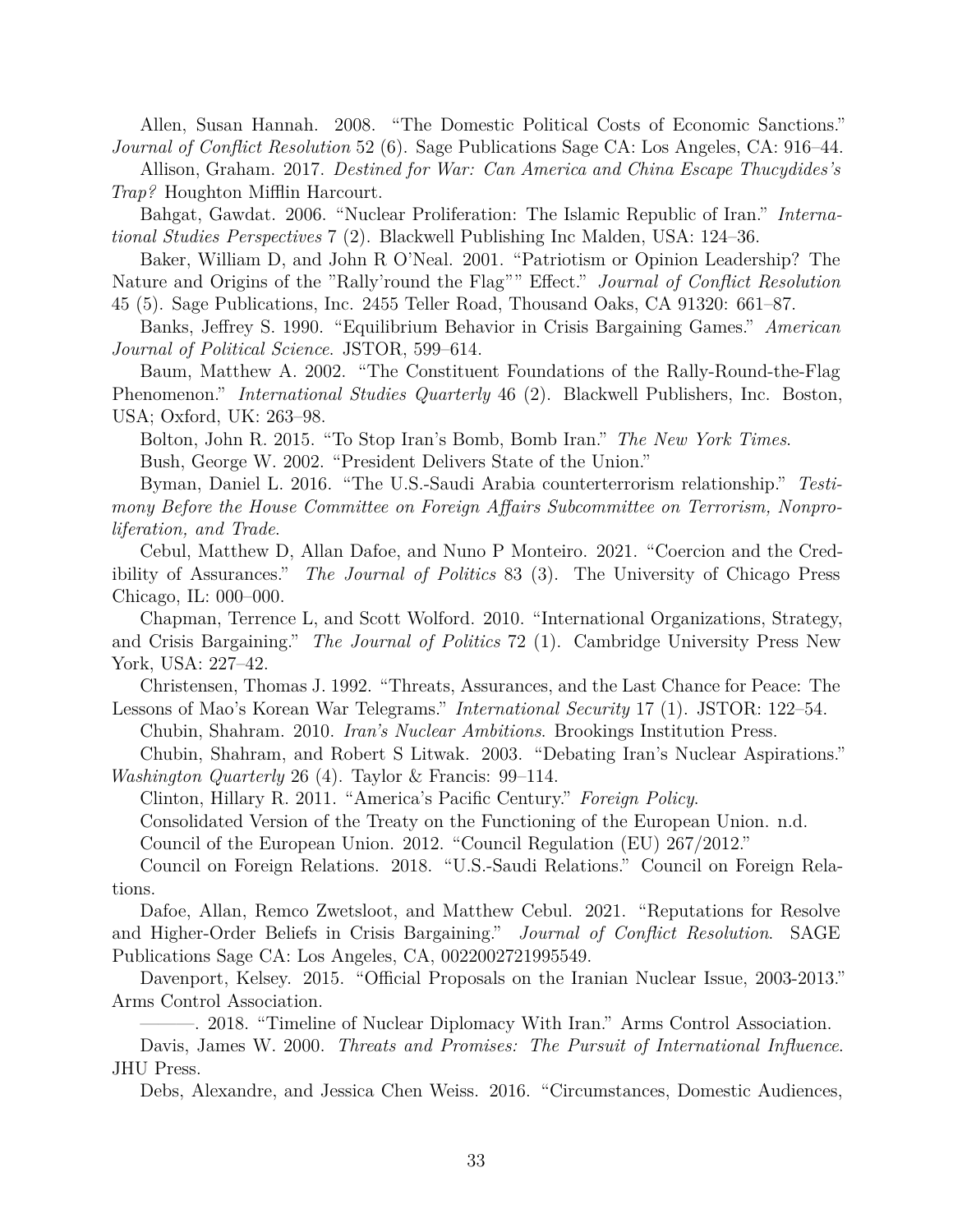and Reputational Incentives in International Crisis Bargaining." *Journal of Conflict Resolution* 60 (3). SAGE Publications Sage CA: Los Angeles, CA: 403–33.

<span id="page-33-12"></span>Dehghani, Morteza, Rumen Iliev, Scott Atran, Jeremy Ginges, and Douglas Medin. 2009. "Emerging Sacred Values: The Iranian Nuclear Program." *Judgment and Decision Making* 4: 990–93.

<span id="page-33-4"></span>Dorussen, Han, and Jongryn Mo. 2001. "Ending Economic Sanctions: Audience Costs and Rent-Seeking as Commitment Strategies." *Journal of Conflict Resolution* 45 (4). Sage Publications, Inc. 2455 Teller Road, Thousand Oaks, CA 91320: 395–426.

<span id="page-33-11"></span>Drezner, Daniel W. 1999. *The Sanctions Paradox: Economic Statecraft and International Relations*. 65. Cambridge University Press.

<span id="page-33-2"></span>———. 2003. "The Hidden Hand of Economic Coercion." *International Organization*. JSTOR, 643–59.

<span id="page-33-8"></span>Early, Bryan R. 2015. *Busted Sanctions: Explaining Why Economic Sanctions Fail*. Stanford University Press.

<span id="page-33-0"></span>Eaton, Jonathan, and Maxim Engers. 1992. "Sanctions." *Journal of Political Economy* 100 (5). The University of Chicago Press: 899–928.

<span id="page-33-1"></span>———. 1999. "Sanctions: Some Simple Analytics." *American Economic Review* 89 (2): 409–14.

<span id="page-33-17"></span>Fabius, Laurent. 2016. "Inside the Iran Deal: A French Perspective." *The Washington Quarterly* 39 (3). Taylor & Francis: 7–38.

<span id="page-33-7"></span>Farmer, Richard D. 2000. "Costs of Economic Sanctions to the Sender." *The World Economy* 23 (1). John Wiley & Sons, Incorporated: 93–93.

<span id="page-33-15"></span>Fassihi, Farnaz, and John M. Biers. 2012. "EU Bans Imports of Iran's Oil, Raising Pressure on Tehran." *Wall Street Journal*.

<span id="page-33-3"></span>Fearon, James D. 1994. "Domestic Political Audiences and the Escalation of International Disputes." *American Political Science Review*. JSTOR, 577–92.

<span id="page-33-6"></span>———. 1995. "Rationalist Explanations for War." *International Organization* 49 (3). Cambridge University Press: 379–414.

<span id="page-33-5"></span>Fey, Mark, and Kristopher W Ramsay. 2011. "Uncertainty and Incentives in Crisis Bargaining: Game-Free Analysis of International Conflict." *American Journal of Political Science* 55 (1). Wiley Online Library: 149–69.

<span id="page-33-10"></span>Fuhrmann, Matthew, and Todd S Sechser. 2014. "Signaling Alliance Commitments: Hand-Tying and Sunk Costs in Extended Nuclear Deterrence." *American Journal of Political Science* 58 (4). Wiley Online Library: 919–35.

<span id="page-33-13"></span>Gallup. n.d. "Iran."

<span id="page-33-14"></span>Gasiorowski, Mark J. 1987. "The 1953 Coup d'etat in Iran." *International Journal of Middle East Studies* 19 (3). Cambridge University Press: 261–86.

<span id="page-33-16"></span>Gerenmayah, Ellie. 2015. "When in Rome: Why Iran is Prioritising Italy." European Council on Foreign Affairs.

<span id="page-33-18"></span>Germain, Nicholas. 2012. "European Union Approves Embargo on Iranian Oil." France24.

<span id="page-33-9"></span>Gourevitch, Peter. 1978. "The Second Image Reversed: The International Sources of Domestic Politics." *International Organization* 32 (4). Cambridge University Press: 881–912.

<span id="page-33-19"></span>Habibi, Nader. 2015. "How Europe Helped Save Obama's Historic Nuclear Deal with Iran." The Conversation.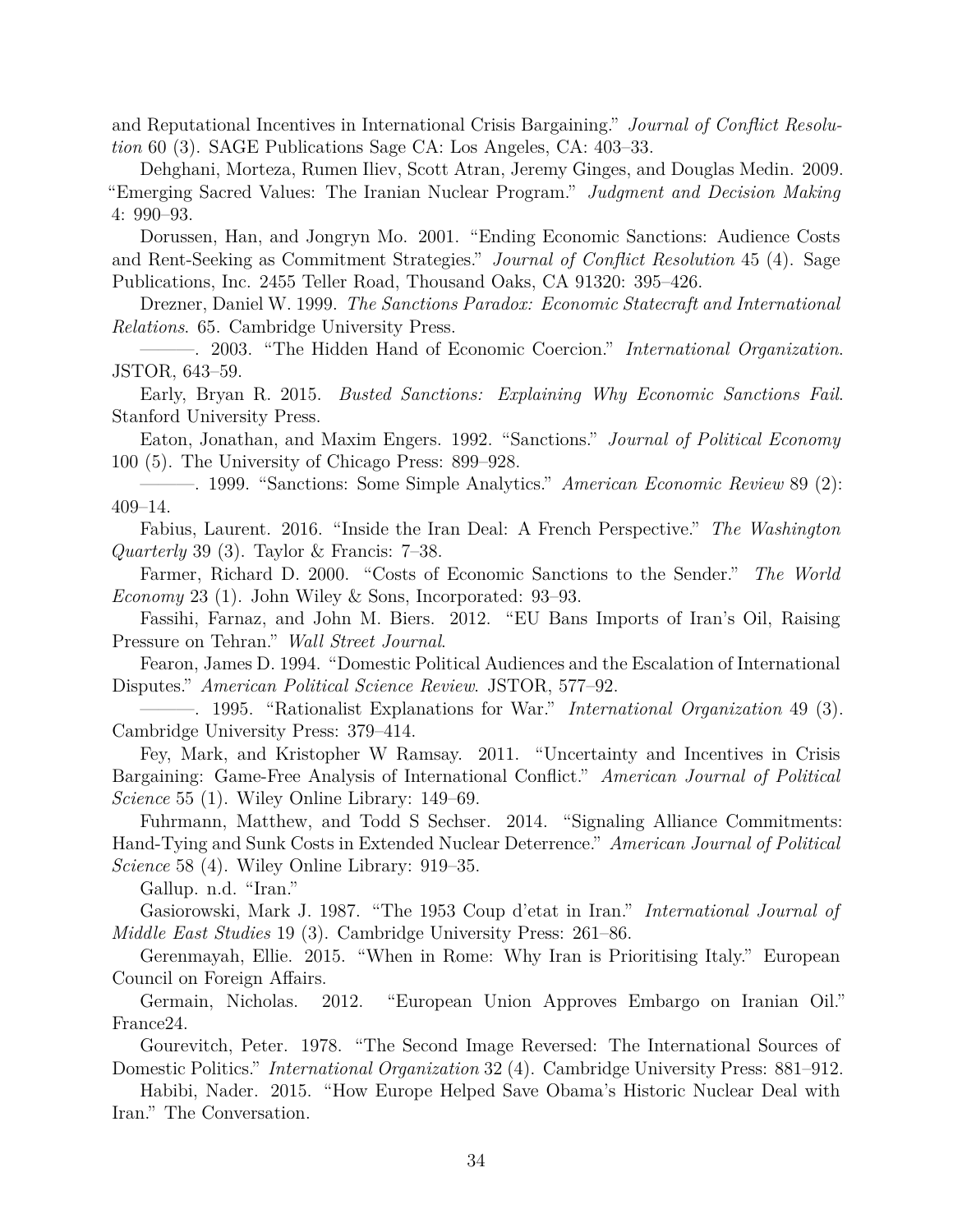<span id="page-34-19"></span>Hepher, Tim, and Andrea Shalal. 2014. "Exlusive-Testing Detente, U.s. Firms Move to Sell Jet Parts to Iran." Reuters.

<span id="page-34-0"></span>Hoffman, Aaron M. 2002. "A Conceptualization of Trust in International Relations." *European Journal of International Relations* 8 (3). Sage Publications London: 375–401.

<span id="page-34-15"></span>IAEA. 2003. "Implementation of the NPT Safeguards Agreement in the Islamic Republic of Iran."

<span id="page-34-17"></span>———. 2014. "Monitoring and Verification in the Islamic Republic of Iran in relation to the Joint Plan of Action."

<span id="page-34-3"></span>Jervis, Robert. 1978. "Cooperation Under the Security Dilemma." *World Politics: A Quarterly Journal of International Relations*. JSTOR, 167–214.

<span id="page-34-4"></span>———. 1979. "Deterrence Theory Revisited." *World Politics* 31 (2). Cambridge University Press: 289–324.

<span id="page-34-18"></span>Kahn, Jeremy. 2014. "Eager Investors Wait for Door to Open in Iran." Washington Post.

<span id="page-34-16"></span>Keddie, Nikki R, and Yann Richard. 2006. *Modern Iran: Roots and Results of Revolution*. Yale University Press.

<span id="page-34-1"></span>Keohane, Robert O. 2003. "International Relations and International Law: Two Optics 1996." In *Power and Governance in a Partially Globalized World*, 131–45. Routledge.

<span id="page-34-13"></span>Kertzer, Joshua D. 2016. *Resolve in International Politics*. Vol. 2. Princeton University Press.

<span id="page-34-8"></span>Knopf, Jeffrey W. 2012. "Varieties of Assurance." *Journal of Strategic Studies* 35 (3). Taylor & Francis: 375–99.

<span id="page-34-2"></span>Kydd, Andrew H. 2018. *Trust and Mistrust in International Relations*. Princeton University Press.

<span id="page-34-11"></span>Kydd, Andrew H, and Roseanne W McManus. 2017. "Threats and Assurances in Crisis Bargaining." *Journal of Conflict Resolution* 61 (2). SAGE Publications Sage CA: Los Angeles, CA: 325–48.

<span id="page-34-10"></span>Leventoğlu, Bahar, and Ahmer Tarar. 2008. "Does Private Information Lead to Delay or War in Crisis Bargaining?" *International Studies Quarterly* 52 (3). Blackwell Publishing Ltd Oxford, UK: 533–53.

<span id="page-34-14"></span>Martin, Lisa L. 1993. "Credibility, Costs, and Institutions: Cooperation on Economic Sanctions." *World Politics*. JSTOR, 406–32.

<span id="page-34-9"></span>Maynard Smith, John. 1974. "The Theory of Games and the Evolution of Animal Conflicts." *Journal of Theoretical Biology* 47 (1). Academic Press: 209–21.

McCain, John, and Lindsey Graham. 2015. "Statement by Senators John McCain and Lindsey Graham on President Obama's Remarks on Iran Nuclear Agreement." Press Release.

<span id="page-34-12"></span>McGillivray, Fiona, and Allan C Stam. 2004. "Political Institutions, Coercive Diplomacy, and the Duration of Economic Sanctions." *Journal of Conflict Resolution* 48 (2). Sage Publications Sage CA: Thousand Oaks, CA: 154–72.

<span id="page-34-7"></span>Morgan, T Clifton. 1990. "Issue Linkages in International Crisis Bargaining." *American Journal of Political Science*. JSTOR, 311–33.

<span id="page-34-5"></span>Morrow, James D. 1989. "Capabilities, Uncertainty, and Resolve: A Limited Information Model of Crisis Bargaining." *American Journal of Political Science*. JSTOR, 941–72.

<span id="page-34-6"></span>———. 1992. "Signaling Difficulties with Linkage in Crisis Bargaining." *International Studies Quarterly* 36 (2). Blackwell Publishing Ltd Oxford, UK: 153–72.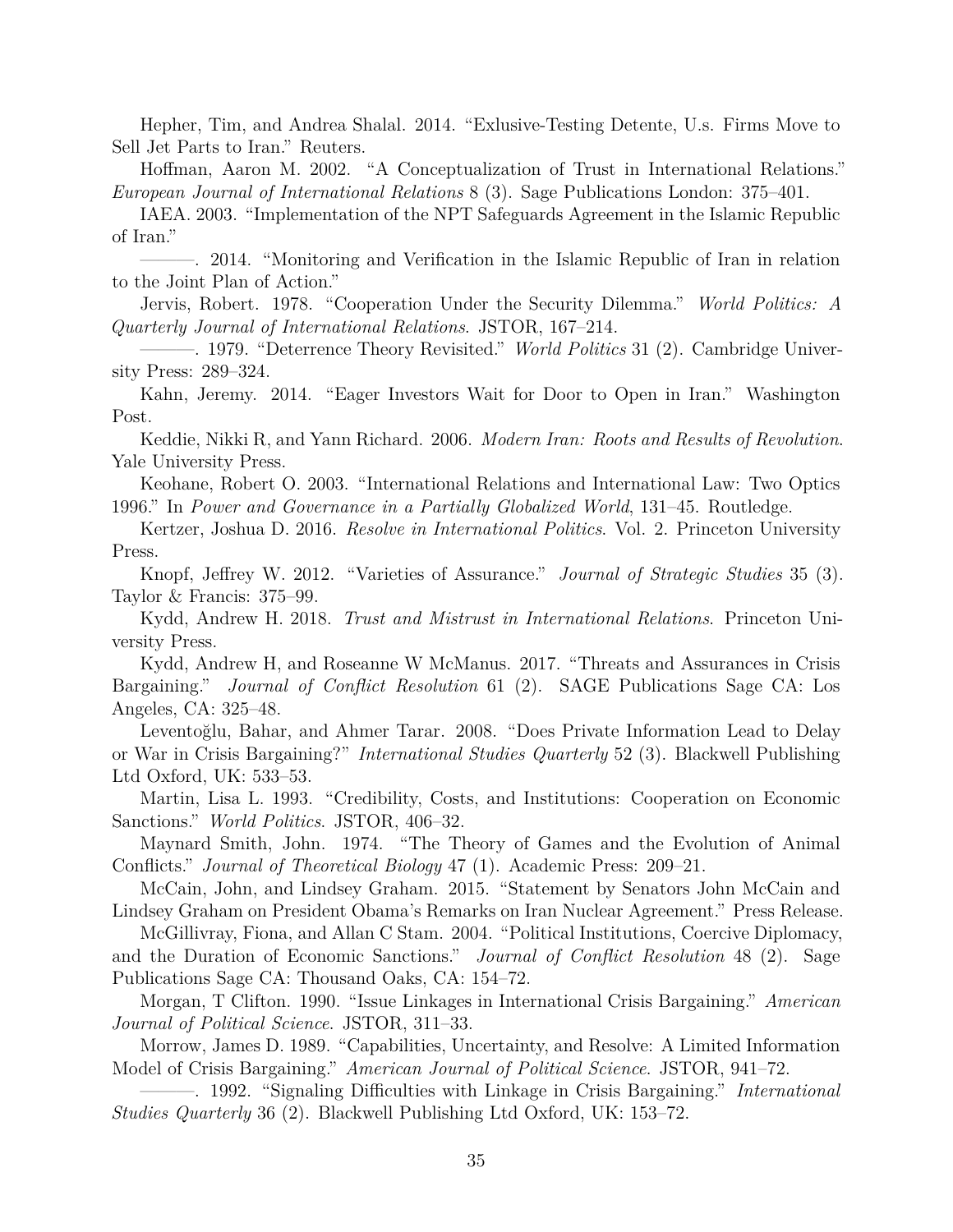<span id="page-35-17"></span>Netanyahu, Benjamin. 2012. "Address to the United Nations General Assembly." [https:](https://undocs.org/A/67/PV.12) //undocs.org/ $A/67/PV.12$ .

<span id="page-35-13"></span>Olson, Mancur. 1989. "Collective Action." In *The Invisible Hand*, 61–69. Springer.

<span id="page-35-12"></span>Olson, Mancur, and Richard Zeckhauser. 1966. "An Economic Theory of Alliances." *The Review of Economics and Statistics*. JSTOR, 266–79.

<span id="page-35-16"></span>Payne, Julia, and Emily Farge. 2012. "Exclusive: Glencore, Vitol Keep Oil Flowing to Greece." *Reuters*. [https://www.reuters.com/article/businessNews/idCABRE84T0JV20120530?](https://www.reuters.com/article/businessNews/idCABRE84T0JV20120530?edition-redirect=ca) [edition-redirect=ca.](https://www.reuters.com/article/businessNews/idCABRE84T0JV20120530?edition-redirect=ca)

<span id="page-35-11"></span>Peterson, Timothy M. 2014. "Sending a Message: The Reputation Effect of US Sanction Threat Behavior1." *International Studies Quarterly* 57 (4): 672–82. [https://doi.org/10.1111/](https://doi.org/10.1111/isqu.12017) [isqu.12017](https://doi.org/10.1111/isqu.12017).

<span id="page-35-2"></span>Powell, Robert. 1987. "Crisis Bargaining, Escalation, and Mad." *The American Political Science Review*. JSTOR, 717–35.

<span id="page-35-6"></span>———. 2002. "Bargaining Theory and International Conflict." *Annual Review of Political Science* 5 (1). Annual Reviews 4139 El Camino Way, PO Box 10139, Palo Alto, CA 94303-0139, USA: 1–30.

<span id="page-35-18"></span>———. 2006. "War as a Commitment Problem." *International Organization*. JSTOR, 169–203.

<span id="page-35-9"></span>Putnam, Robert D. 1988. "Diplomacy and Domestic Politics: The Logic of Two-Level Games." *International Organization* 42 (3). Cambridge University Press: 427–60.

<span id="page-35-1"></span>Rathbun, Brian C. 2009. "It Takes All Types: Social Psychology, Trust, and the International Relations Paradigm in Our Minds." *IT* 1. HeinOnline: 345.

<span id="page-35-4"></span>Raustiala, Kal, and Anne-Marie Slaughter. 2002. "International Law, International Relations and Compliance." *International Relations and Compliance. Princeton Law & Public Affairs Paper*, nos. 02-2.

<span id="page-35-19"></span>Roberts, Dan, and Julian Borger. 2013. "Obama holds historic phone call with Rouhani and hints at end to sanctions." *The Guardian*.

<span id="page-35-20"></span>Rogin, Josh. 2015. "Republicans Warn Iran – and Obama – That Deal Won't Last." *Bloomberg View*.

<span id="page-35-8"></span>Rogowski, Ronald. 1987. "Political Cleavages and Changing Exposure to Trade." *The American Political Science Review*. JSTOR, 1121–37.

<span id="page-35-10"></span>Schelling, Thomas C. 1960. *The Strategy of Conflict: With a New Preface by the Author*. Harvard university press.

———. 1966. *Arms and Influence*. Yale University Press.

<span id="page-35-0"></span>Schumer, Charles E. 2015. "My Position on the Iran Deal." Press Release.

<span id="page-35-15"></span>Sick, Gary. 1985. *All Fall down: America's Fateful Encounter with Iran*. IB Tauris.

<span id="page-35-14"></span>Skocpol, Theda. 1982. "Rentier State and Shi'a Islam in the Iranian Revolution." *Theory and Society* 11 (3). Springer: 265–83.

<span id="page-35-5"></span>Smith, Alastair. 1996. "The Success and Use of Economic Sanctions." *International Interactions* 21 (3). Taylor & Francis: 229–45.

<span id="page-35-3"></span>Stein, Arthur A. 1990. *Why Nations Cooperate: Circumstance and Choice in International Relations*. Cornell University Press.

<span id="page-35-7"></span>Stolper, Wolfgang F, and Paul A Samuelson. 1941. "Protection and Real Wages." *The Review of Economic Studies* 9 (1). JSTOR: 58–73.